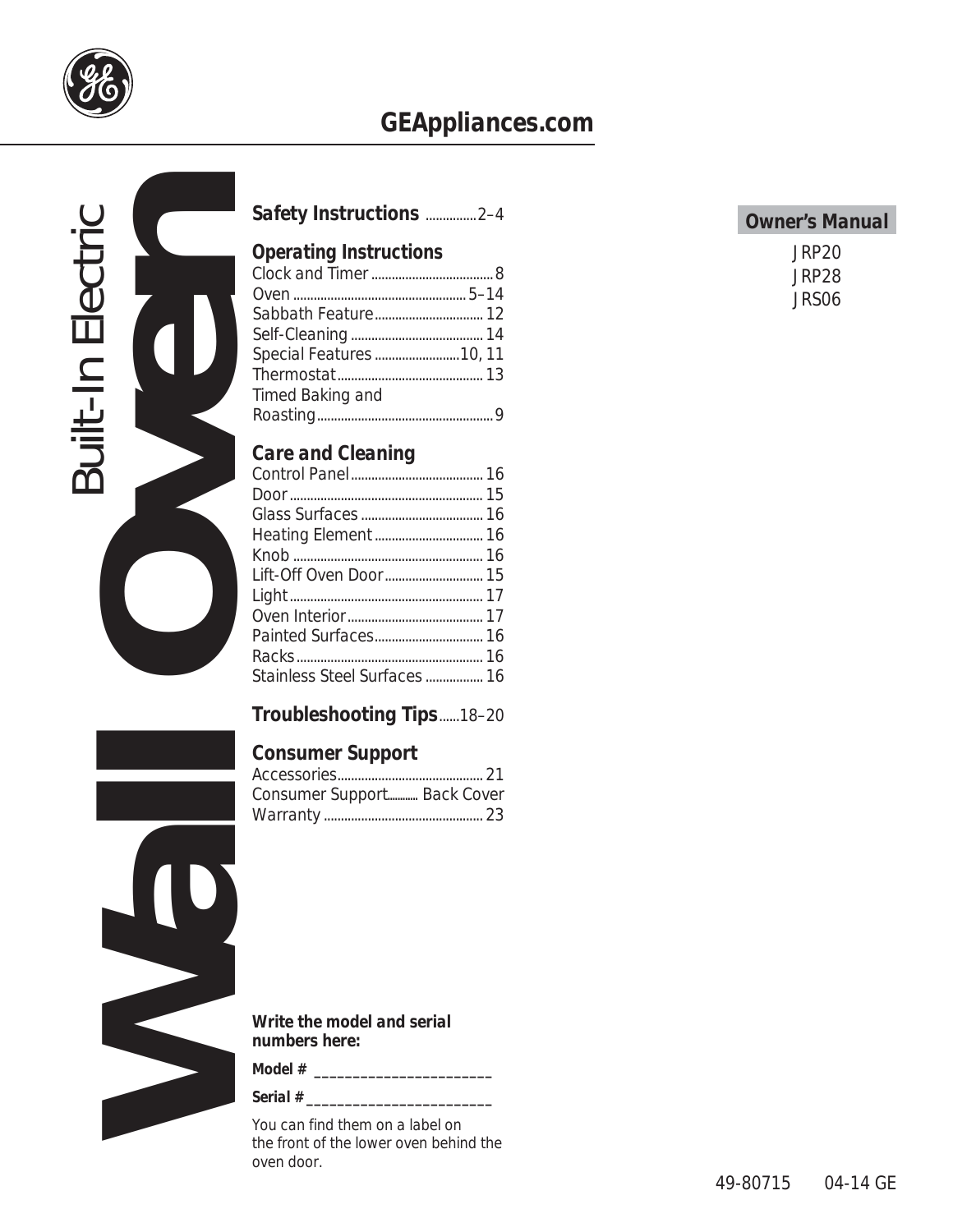# *IMPORTANT SAFETY INFORMATION. READ ALL INSTRUCTIONS BEFORE USING.*

# *WARNING!*

*For your safety, the information in this manual must be followed to minimize the risk of fire or explosion, electric shock, or to prevent property damage, personal injury, or loss of life.*



# *IMPORTANT SAFETY NOTICE*

*The California Safe Drinking Water and Toxic Enforcement Act requires the Governor of California to publish a list of substances known to the state to cause cancer, birth defects or other reproductive harm, and requires businesses to warn customers of potential exposure to such substances.*

*The fiberglass insulation in self-clean ovens gives off a very small amount of carbon monoxide during the cleaning cycle. Exposure can be minimized by venting with an open window or using a ventilation fan or hood.*

*IMPORTANT: The health of some birds is extremely sensitive to the fumes given off during the self-cleaning cycle of any oven. Move birds to another well ventilated room.*



# *SAFETY PRECAUTIONS*

*When using electrical appliances, basic safety precautions should be followed, including the following:*

- Use this appliance only for its intended purpose as described in this Owner's Manual.
- $\blacksquare$  Be sure your appliance is properly installed and grounded by a qualified technician in accordance with the provided installation instructions.
- Do not attempt to repair or replace any part of your oven unless it is specifically recommended in this manual. All other servicing should be referred to a qualified technician.
- $\blacksquare$  Have the installer show you the location of the circuit breaker or fuse. Mark it for easy reference.
- Before performing any service, disconnect the oven power supply at the household distribution panel by removing the fuse or switching off the circuit breaker.
- $\blacksquare$  Do not leave children alone—children should not be left alone or unattended in an area where an appliance is in use. They should never be allowed to sit or stand on any part of the appliance.
- Do not allow anyone to climb, stand or hang on the door. They could damage the oven, or cause severe personal injury.
- Be sure the oven is securely installed in a cabinet that is firmly attached to the house structure. Never allow anyone to climb, sit, stand or hang on the oven door.
- Never leave the oven door open when you are not watching the oven.
- Always keep combustible wall covering, curtains or drapes a safe distance from your oven.
- Always keep dish towels, dish cloths, pot holders and other linens a safe distance from your oven.
- Always keep wooden and plastic utensils and canned food a safe distance away from your oven.
- $\blacksquare$  Teach children not to play with the controls or any other part of the oven.
- Large scratches or impacts to glass doors can lead to broken or shattered glass.
- Do not use any type of foil or liner to cover the oven bottom or anywhere in the oven, except as described in this manual. Oven liners can trap heat or melt, resulting in damage to the product and risk of shock, smoke or fire.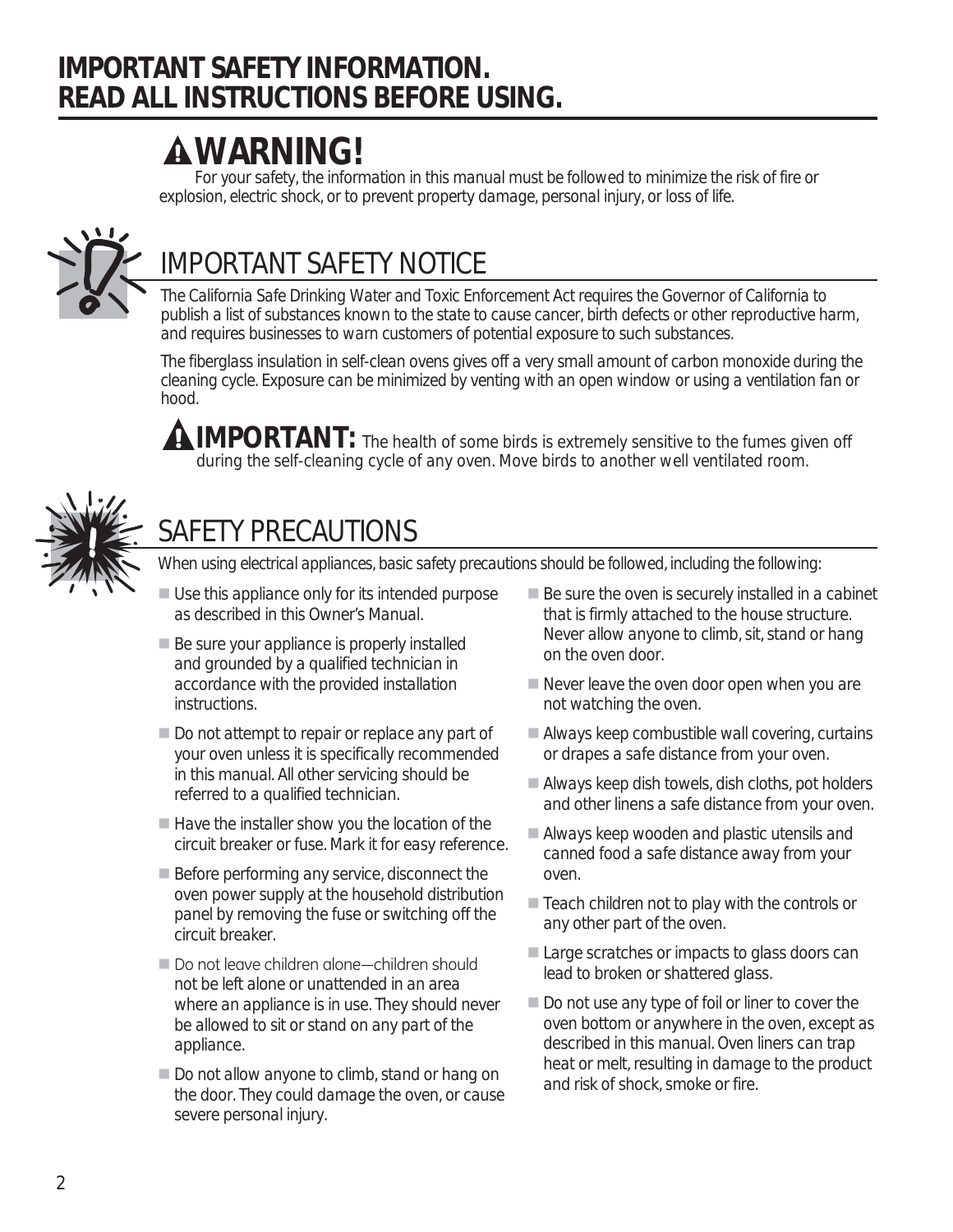

# *WARNING! SAFETY PRECAUTIONS*

Do not store flammable materials in an oven.

- **A CAUTION:** Items of interest to children should not be stored in cabinets above an oven; children climbing on the oven to reach items could be seriously injured.
- Never wear loose-fitting or hanging garments while using the appliance. Be careful when reaching for items stored in cabinets over the oven. Flammable material could be ignited if brought in contact with hot surfaces or heating elements and may cause severe burns.
- Use only dry pot holders—moist or damp pot holders on hot surfaces may result in burns from steam. Do not let pot holders touch hot heating elements. Do not use a towel or other bulky cloth.
- For your safety, never use your appliance for warming or heating the room.
- Do not let cooking grease or other flammable materials accumulate in or near the oven.
- Do not use water on grease fires. Never pick up a flaming pan. Turn the controls off.

Flame in the oven can be smothered completely by closing the oven door and turning the oven off or by using a multipurpose dry chemical or foam-type fire extinguisher.

- Never leave jars or cans of fat drippings in or near your oven.
- Do not store or use combustible materials, gasoline or other flammable vapors and liquids in the vicinity of this or any other appliance.
- $\blacksquare$  Stand away from the oven when opening the oven door. Hot air or steam which escapes can cause burns to hands, face and/or eyes.
- Do not heat unopened food containers. Pressure could build up and the container could burst, causing an injury.
- $\blacksquare$  Keep the oven vent unobstructed.
- Keep the oven free from grease buildup.
- $\blacksquare$  Place the oven rack in the desired position while the oven is cool. If racks must be handled when hot, do not let pot holder contact the heating elements.
- When using cooking or roasting bags in the oven, follow the manufacturer's directions.
- Do not touch the heating elements or the interior surface of the oven. These surfaces may be hot enough to burn even though they are dark in color. During and after use, do not touch, or let clothing or other flammable materials contact any interior area of the oven; allow sufficient time for cooling first.

 Potentially hot surfaces include oven vent openings, surfaces near the openings, crevices around the oven door, the edges of the window and metal trim parts above the door.

 *REMEMBER:* The inside surface of the oven may be hot when the door is opened.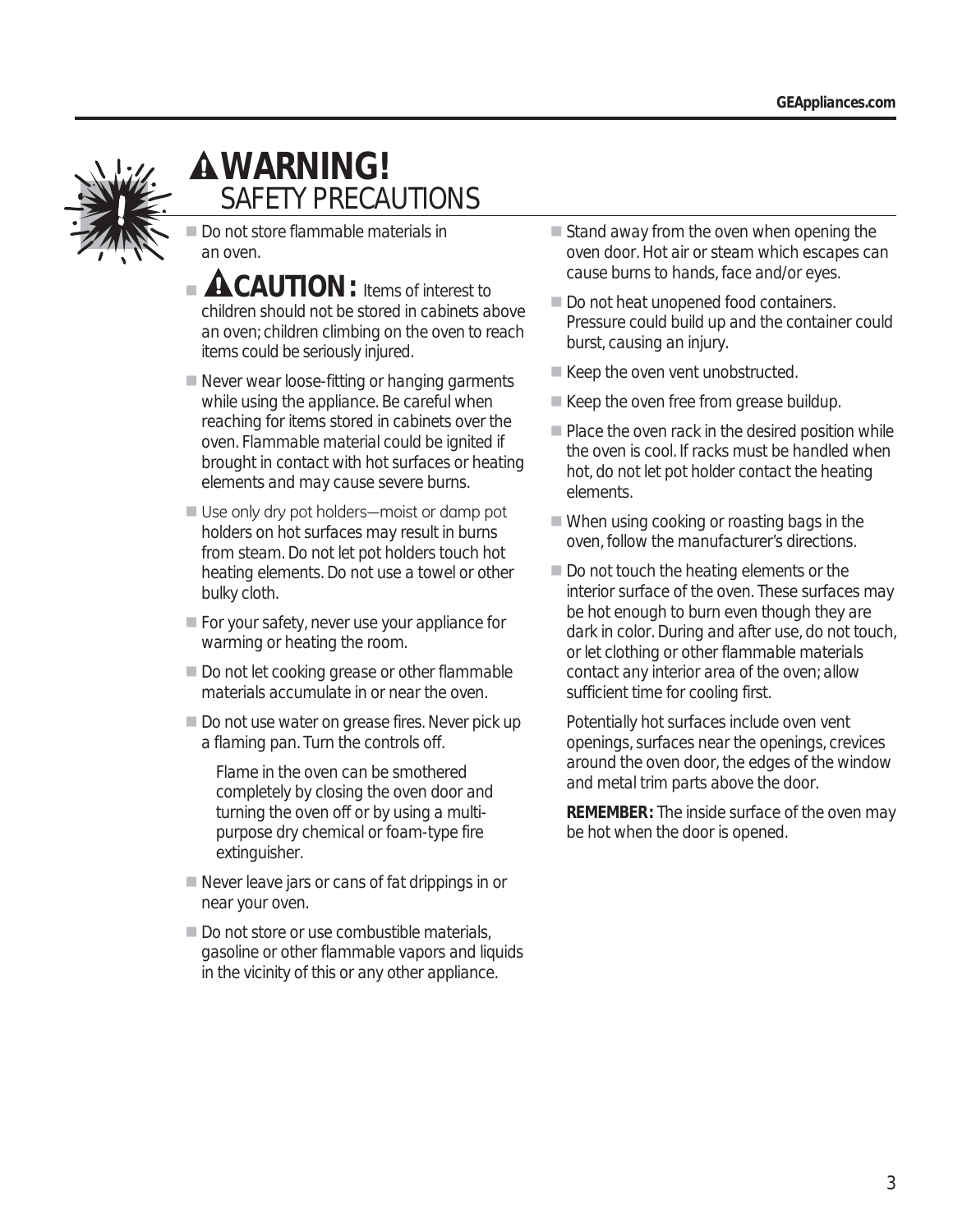# *IMPORTANT SAFETY INFORMATION. READ ALL INSTRUCTIONS BEFORE USING.*



# *WARNING! SAFETY PRECAUTIONS*

- Pulling out the rack to the stop-lock is a convenience in lifting heavy foods. It is also a precaution against burns from touching hot surfaces of the door or oven walls.
- Do not use the oven to dry newspapers. If overheated, they can catch on fire.
- Do not use the oven for a storage area. Items stored in an oven can ignite.
- Do not leave paper products, cooking utensils or food in the oven when not in use.
- After broiling, always take any broiler pan out of the oven and clean it. Leftover grease in a broiler pan can catch fire next time you use the pan.
- Clean only parts listed in this Owner's Manual.
- Never place cooking utensils, pizza or baking stones, or any type of foil or liner on the oven floor. These items can trap heat or melt, resulting in damage to the product and risk of shock, smoke or fire.



# COOK MEAT AND POULTRY THOROUGHLY...

Cook meat and poultry thoroughly—meat to at least an INTERNAL temperature of 160°F and poultry to at least an INTERNAL temperature of 180°F. Cooking to these temperatures usually protects against *foodborne illness.*

# **SELF-CLEANING OVEN (on some models)**

- Do not clean the door gasket. The door gasket is essential for a good seal. Care should be taken not to rub, damage or move the gasket.
- Do not use oven cleaners. No commercial oven cleaner or oven liner protective coating of any kind should be used in or around any part of the oven. Residue from oven cleaners will damage the inside of the oven when the self-clean cycle is used.
- $\blacksquare$  Before self-cleaning the oven, remove shiny, silver-colored oven racks (on some models) and all other cookware.
- $\blacksquare$  Be sure to wipe up excess spillage before starting the self-cleaning operation.
- $\blacksquare$  If the self-cleaning mode malfunctions, turn the oven off and disconnect the power supply. Have it serviced by a qualified technician.

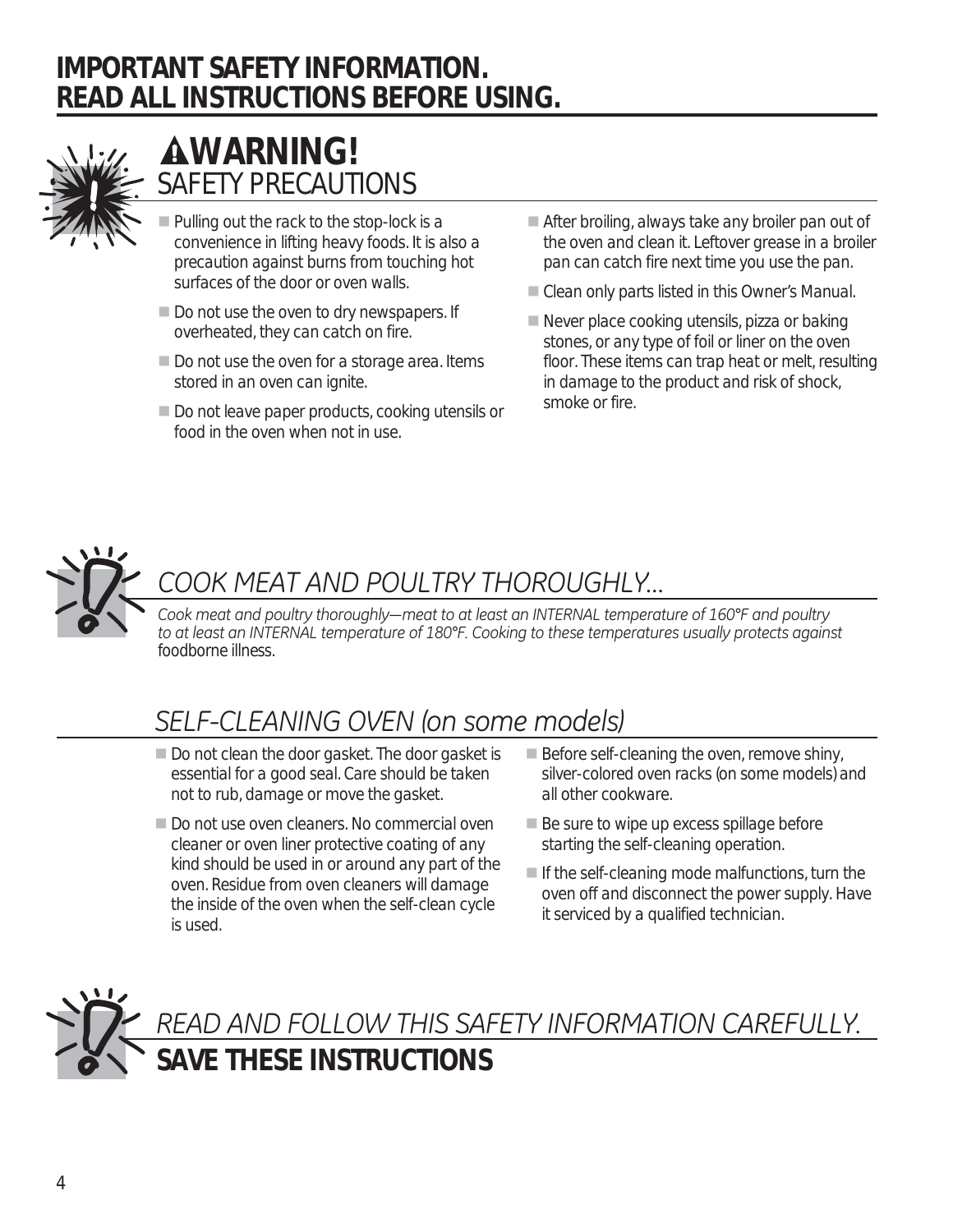*Throughout this manual, features and appearance may vary from your model.*



*OVEN TEMP Knob* Turn this knob to the temperature setting you want.



#### *The OVEN CYCLE*

*light glows until the oven reaches your selected temperature,*  then goes off and on with the oven element(s) during cooking.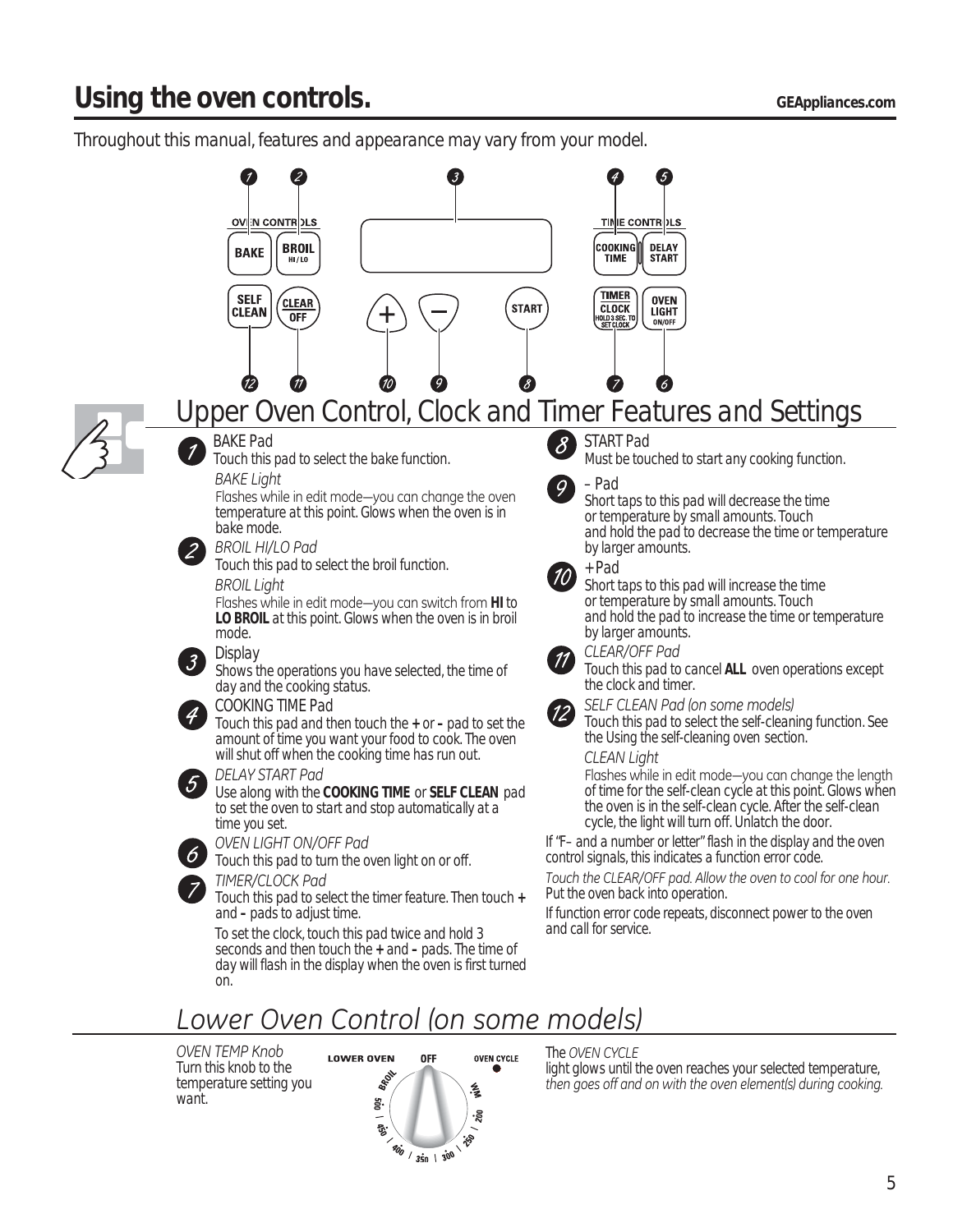# *Using the oven.*

*To avoid possible burns, place the racks in the desired position before you turn the oven on.*

*Before you begin…*



The racks have stop-locks, so that when placed correctly on the supports, they will stop before coming completely out, and will not tilt.

When placing and removing cookware, pull the rack out to the bump on the rack support.

*To remove a rack,* pull it toward you, tilt the front end up and pull it out.

*To replace,* place the end of the rack (stoplocks) on the support, tilt up the front and push the rack in.

*The oven has 4 rack positions.*



- Touch the *BAKE* pad.
- $|2|$  Touch the *+* or *–* pad to set the desired temperature.

**3** Touch the **START** pad.

4 Check food for doneness at minimum time on recipe. Cook longer if necessary.

 $|5|$  Touch the *CLEAR/OFF* pad when cooking is complete.

*NOTE: The lower oven is controlled with a knob. To set the oven for baking turn the knob to the desired setting or temperature. Turn the knob to OFF when baking is complete.* 

| <b>Type of Food</b>                                                     | Rack Position |
|-------------------------------------------------------------------------|---------------|
| Frozen pies (on cookie sheet)                                           | B or C        |
| Angel food cake,<br>bundt or pound cakes                                | А             |
| Biscuits, muffins, brownies,<br>cookies, cupcakes,<br>layer cakes, pies | B or C        |
| Casseroles                                                              | B or C        |
| Roasting                                                                | A or B        |

*NOTE: A cooling fan may automatically turn on and off to cool internal parts. This is normal, and the fan may continue to run even after the oven is turned off.*

### *Preheating and Pan Placement*

Preheat the oven if the recipe calls for it. To preheat, set the oven at the correct temperature. Preheating is necessary for good results when baking cakes, cookies, pastry and breads.

*For ovens without a preheat indicator light or tone, preheat 10 minutes.*

Baking results will be better if baking pans are centered in the oven as much as possible. Pans should not touch each other or the walls of the oven. If you need to use two racks, stagger the pans so one is not directly above the other, and leave approximately 1½" between pans, from the front, back and sides of the wall.

### *Aluminum Foil and Oven Liners*

*CAUTION: Do not use any type of foil or oven liner to cover the oven bottom. These items can trap heat or melt, resulting in damage to the product and risk of shock, smoke or fire. Damage from improper use of these items is not covered by the product warranty.*

Foil may be used to catch spills by placing a sheet on a lower rack, several inches below the food. Do not use more foil than necessary and never entirely cover an oven rack with aluminum foil. Keep foil at least 1-1/2" from oven walls to prevent poor heat circulation.

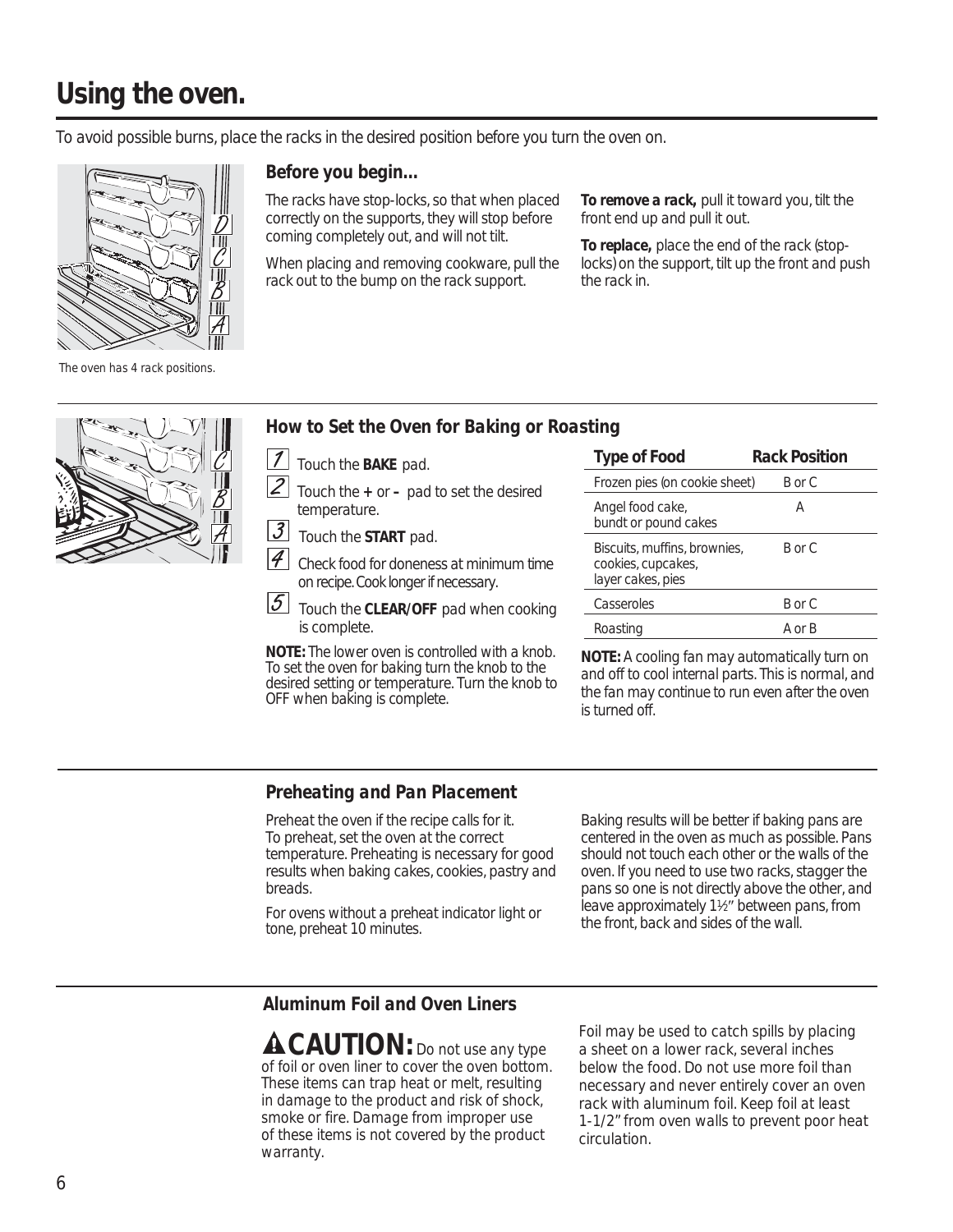

Leave the door open to the broil *stop position. The door stays open by itself, yet the proper temperature is maintained in the oven.*

### *How to Set the Oven for Broiling*

 Place the meat or fish on a broiler grid in  $\sqrt{ }$ a broiler pan designed for broiling.

 $\overline{2}$  Follow suggested rack positions in the *Broiling Guide.*

*If your oven is connected to 208 volts, rare steaks may be broiled by preheating the broiler and positioning the oven rack one position higher.*

 Touch the *BROIL HI/LO* pad once for *HI*   $\overline{3}$ *Broil.*

> To change to *LO Broil,* touch the *BROIL HI/LO* pad again.

 $|4|$ Touch the *START* pad.

 When broiling is finished, touch the  $|\mathcal{S}|$ *CLEAR/OFF* pad.

*NOTE: The lower oven is controlled with a knob. To set the oven for broiling turn the knob to*  BROIL. Turn the knob to OFF when broiling is *complete.*

| Food                                                     | Quantity and/<br>or Thickness                                        | Rack<br>Position                       | <b>First Side</b><br>Time (min.) | Second Side<br>Time (min.)        | Comments                                                                                                                                                  |
|----------------------------------------------------------|----------------------------------------------------------------------|----------------------------------------|----------------------------------|-----------------------------------|-----------------------------------------------------------------------------------------------------------------------------------------------------------|
| <b>Ground Beef</b><br>Well Done                          | 1 lb. (4 patties)<br>1/2 to 3/4" thick                               | C                                      | 10                               | 7                                 | Space evenly. Up<br>to 8 patties take<br>about the same<br>time.                                                                                          |
| <b>Beef Steaks</b><br>Rare<br>Medium<br>Well Done        | 1" thick<br>1 to 1½ lbs.                                             | С<br>$\mathbb C$<br>Ċ                  | 6<br>8<br>12                     | 5<br>6<br>11                      | Steaks less than<br>1" thick cook<br>through before<br>browning.                                                                                          |
| Rare<br>Medium<br>Well Done                              | 11/2" thick<br>2 to 2½ lbs.                                          | С<br>$\mathcal{C}$<br>$\mathcal{C}$    | 10<br>15<br>25                   | $7 - 8$<br>$14 - 16$<br>$20 - 25$ | Pan frying is<br>recommended.<br>Slash fat.                                                                                                               |
| Chicken                                                  | 1 whole<br>2 to 21/2 lbs.,<br>split lengthwise                       | A                                      | 35                               | $10 - 15$                         | Reduce time about<br>5 to 10 minutes<br>per side for cut-up<br>chicken. Brush<br>each side with<br>melted butter.<br>Broil skin-side-<br>down first.      |
| <b>Lobster Tails</b>                                     | $2 - 4$<br>6 to 8 oz. each                                           | B                                      | $13 - 16$                        | Do not<br>turn over.              | Cut through back of<br>shell. Spread open.<br>Brush with melted<br>butter before<br>broiling and after<br>half of broiling<br>time.                       |
| <b>Fish Fillets</b>                                      | 1/4 to 1/2" thick                                                    | C                                      | 5                                | 5                                 | Handle and turn<br>very carefully.<br>Brush with lemon<br>butter before and<br>during cooking, if<br>desired. Preheat<br>broiler to increase<br>browning. |
| <b>Ham Slices</b><br>(precooked)                         | 1" thick                                                             | B                                      | 8                                | 8                                 | Increase time 5 to<br>10 minutes per<br>side for 11/2" thick<br>or home-cured ham.                                                                        |
| Pork Chops<br>Well Done                                  | 2 (1/2" thick)<br>2 (1" thick) about 1 lb.                           | $\mathsf C$<br>B                       | 10<br>13                         | 10<br>13                          | Slash fat.                                                                                                                                                |
| Lamb Chops<br>Medium<br>Well Done<br>Medium<br>Well Done | 2 (1" thick) about<br>10 to 12 oz.<br>2 (11/2" thick) about<br>1 lb. | С<br>$\mathsf{C}$<br>C<br><sub>R</sub> | 10<br>12<br>14<br>17             | 9<br>10<br>12<br>$12 - 14$        | Slash fat.                                                                                                                                                |

### *Broiling Guide*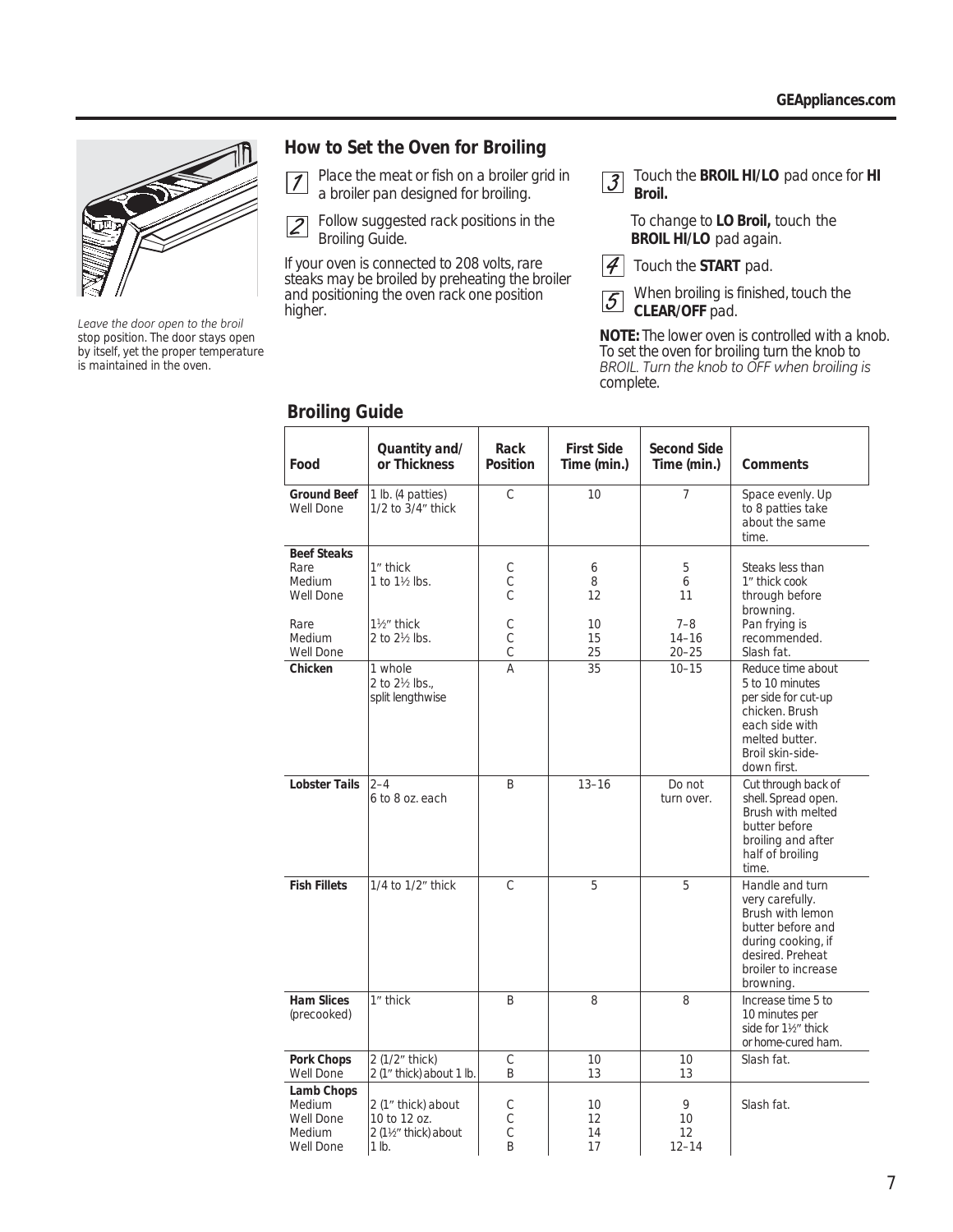# *Using the clock and timer.*

*Not all features are on all models.*



*Make sure the clock is set to the correct time of day.*

## *To Set the Clock*

The clock must be set to the correct time of day for the automatic oven timing functions to work properly. The time of day cannot be changed during a delayed cooking or a delayed selfcleaning cycle.

 $\mathcal I$ Touch the *TIMER/CLOCK* pad twice.

 Touch the *+* or *–* pad.  $\overline{\mathcal{P}}$ 

If the *+* or *–* pad is not touched within one minute after you touch the *TIMER/CLOCK* pad,

*To Turn Off the Clock Display*

If you have several clocks in your kitchen, you may wish to turn off the time of day clock display on your oven.

> Touch the *TIMER/CLOCK* pad once to turn off the time of day display. Although you

will not be able to see it, the clock maintains the correct time of day.

 $\mathcal{J}_{\mathcal{S}}$ 

 Touch the *TIMER/CLOCK* pad twice to recall the clock display.

the display reverts to the original setting. If this happens, touch the *TIMER/CLOCK* pad twice

*To check the time of day when the display is showing other information, simply touch the TIMER/CLOCK pad. The time of day shows until* 

 Touch the *START* pad until the time of day shows in the display. This enters the time

and reenter the time of day.

and starts the clock.

*another pad is touched.*



*The timer is a minute timer only. The CLEAR/OFF pad does not affect the timer.*

# *To Set the Timer*

*The timer does not control oven operations. The maximum setting on the timer is 9 hours and 59 minutes.*



 Touch the *+* or *–* pad until the amount of  $\overline{\mathcal{Z}}$ time you want shows in the display. The maximum time that can be entered in minutes is 59. Times more than 59 minutes should be changed to hours and minutes.

*If you make a mistake, touch the TIMER/CLOCK pad and begin again.*

**3** Touch the **START** pad. The time will start counting down, although the display does not change until one minute has passed.

**7** When the timer reaches *:00*, the control will beep 3 times followed by one beep every 6 seconds until the *TIMER/CLOCK* pad is touched.

### *To Reset the Timer*

If the display is still showing the time remaining, you may change it by touching the *TIMER/ CLOCK* pad, then touching the *+* or *–* pad until the time you want appears in the display.

If the remaining time is not in the display (clock, start time or cooking time are in the display), recall the remaining time by touching the *TIMER/CLOCK* pad and then touching the *+* or *–* pad to enter the new time you want.

*To Cancel the Timer* Touch the *TIMER/CLOCK* pad twice.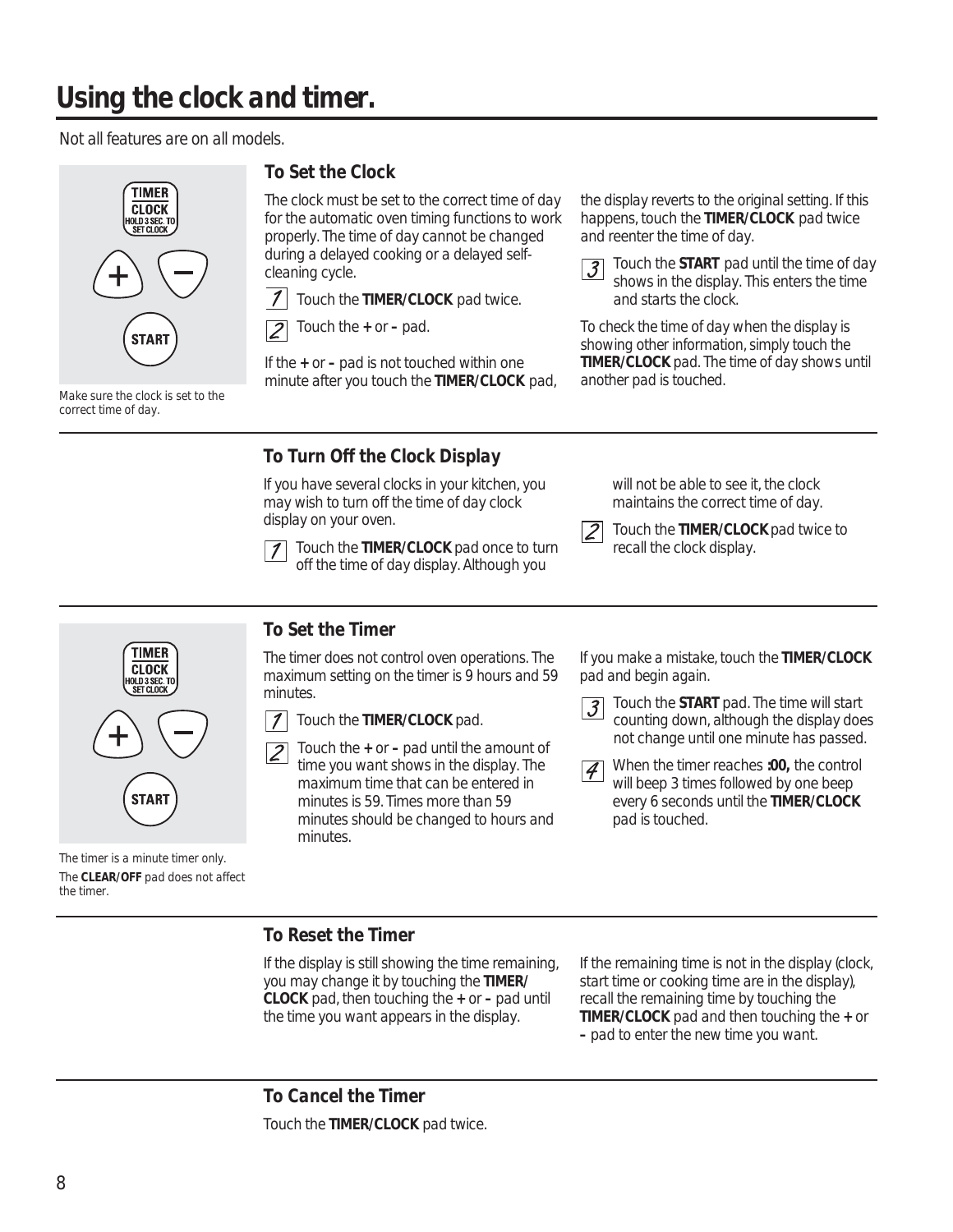# *Using the timed baking and roasting features.*

*These features are not available for the lower oven.) (on some models) GEAppliances.com* 

*NOTE:* Foods that spoil easily—such as milk, eggs, fish, stuffings, poultry and pork—should not be allowed to sit for more *than 1 hour before or after cooking. Room temperature promotes the growth of harmful bacteria. Be sure that the oven light is off because heat from the bulb will speed harmful bacteria growth.*

### *How to Set an Immediate Start and Automatic Stop*

*The oven will turn on immediately and cook for a selected length of time. At the end of the cooking time the oven will turn off automatically.*

Make sure the clock shows the correct time of day.

 $\boldsymbol{\mathcal{I}}$ Touch the *BAKE* pad.

 Using the *+* or *–* pad, enter the desired  $\overline{2}$ temperature.

 $\mathfrak{Z}$ Touch the *COOKING TIME* pad.

*NOTE: If your recipe requires preheating, you may need to add additional time to the length of the cooking time.*

 Using the *+* or *–* pad, enter the desired  $|4\rangle$ baking time. The maximum time you can enter in minutes is 59. Cooking times more than 59 minutes should be changed to hours and minutes. For example, enter 90 minutes as 1 hour, 30 minutes.

The oven temperature and the cooking time that you entered will be displayed.



The display shows the oven temperature that you set and the cooking time countdown. The display starts changing once the temperature reaches 100°F.

The oven will continue to cook for the programmed amount of time, then shut off automatically, unless the Cook and Hold feature was set. See the *Special features of your oven control* section.

Touch the *CLEAR/OFF* pad to clear the display.



**BAKE** 

COOKING

**TIME** 

**START** 

**CLEAR OFF** 

> *You can set the oven control to delay-start the oven, cook for a specific length of time and then turn off automatically.*

*How to Set a Delayed Start and Automatic Stop*

Make sure the clock shows the correct time of day.

- $\boldsymbol{\mathcal{I}}$ Touch the *BAKE* pad.
- Using the *+* or *–* pad, enter the desired  $\overline{2}$ temperature.
- Touch the *COOKING TIME* pad.  $\overline{3}$

*NOTE: If your recipe requires preheating, you may need to add additional time to the length of the cooking time.*

 Using the *+* or *–* pad, enter the desired  $\vert \mathcal{A} \vert$ baking time. The maximum time you can enter in minutes is 59. Cooking times more than 59 minutes should be changed to hours and minutes. For example, enter 90 minutes as 1 hour, 30 minutes.

The oven temperature and the cooking time that you entered will be displayed.

- Touch the *DELAY START* pad. 5
- Using the *+* or *–* pad, enter the time of 6 day you want the oven to turn on and start cooking.

Touch the *START* pad.

*NOTE: An attention tone will sound if you are using timed baking and do not touch the START pad after entering the baking temperature.*

If you would like to check the times you have set, touch the *DELAY START* pad to check the start time you have set, or touch the *COOKING*  **TIME** pad to check the length of cooking time you have set.

When the oven turns on at the time of day you have set, the display will show the changing temperature (starting at 100°F) and the cooking time countdown.

The oven will continue to cook for the programmed amount of time, then shut off automatically, unless the Cook and Hold feature was set. See the *Special features of your oven control* section.

At the end of timed baking, the oven will turn off. The end of cycle tone will sound.

Touch the *CLEAR/OFF* pad to clear the display.

9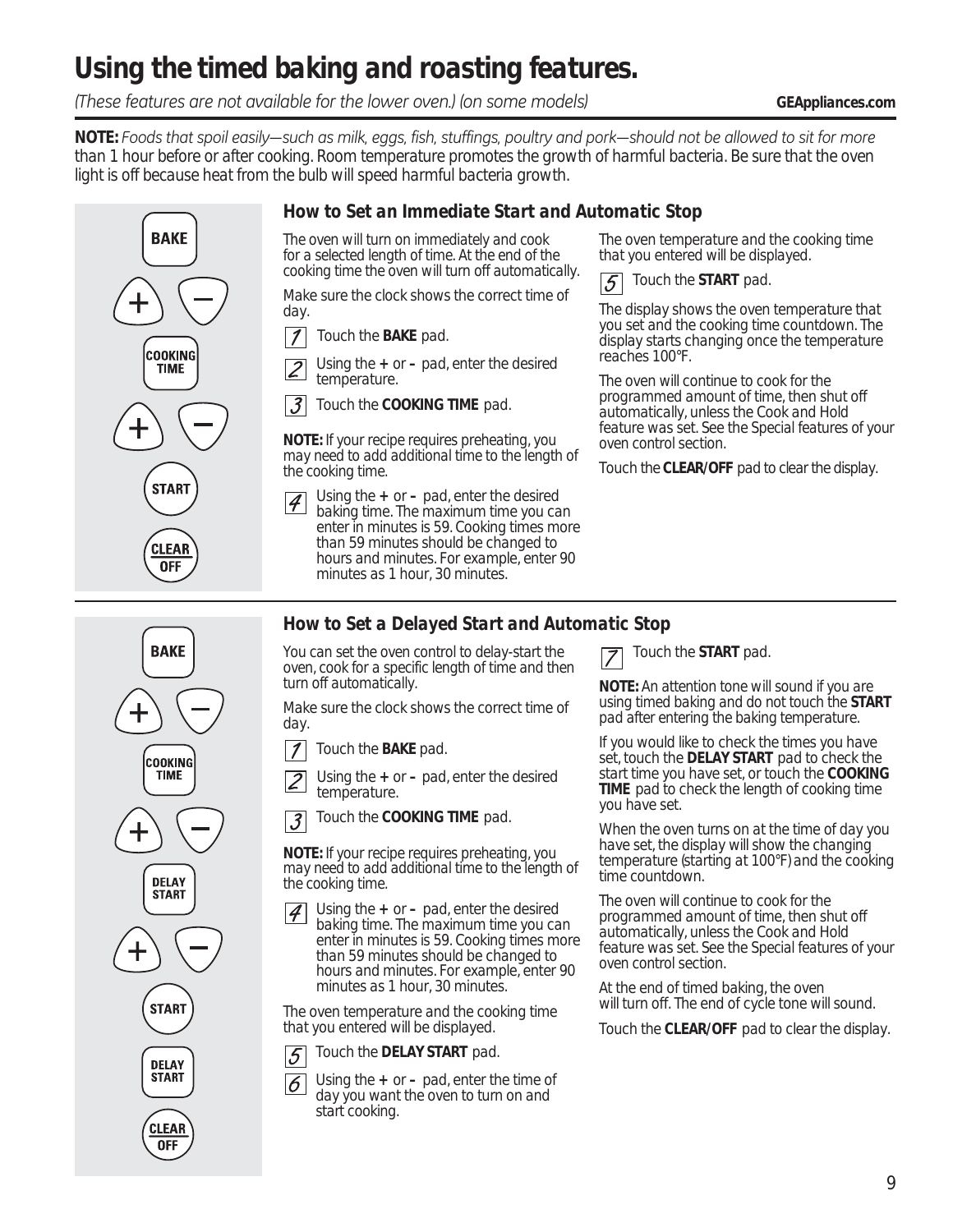# *Special features of your oven control.*

*Your new touch pad control has additional features that you may choose to use. The following are the features and how you may activate them.* 

*The special feature modes can only be activated while the display is showing the time of day. They remain in the control's memory until the steps are repeated.* 

*When the display shows your choice, touch the START pad. The special features will remain in memory after a power failure, except for the Sabbath feature, which will have to be reset.*



### *Control Lockout* (on some models)

*Your control will allow you to lock down the touch pads so they cannot be activated when touched.*

- Touch the *BAKE* and *BROIL HI/LO* pads  $\mathcal I$ at the same time for 3 seconds until the display shows *SF.*
- Touch the *SELF CLEAN* pad. The display  $\overline{2}$ will show *LOC OFF.*

 Touch the *SELF CLEAN* pad again. The display will show *LOC ON.*

 Touch the *START* pad to activate the  $\overline{3}$ control lockout feature and leave the control set in this special features mode. When this feature is on and the touch pads are touched, the control will beep and the display will show *LOC.*

To unlock the control, repeat steps 1 and 2. Touch the *START* pad when the display shows *LOC OFF*.

*NOTE:*

- *The control lockout mode will not affect the TIMER/CLOCK and OVEN LIGHT ON/OFF touch pads.*
- *This feature is not available for the lower oven.*



**TIME** 

**START**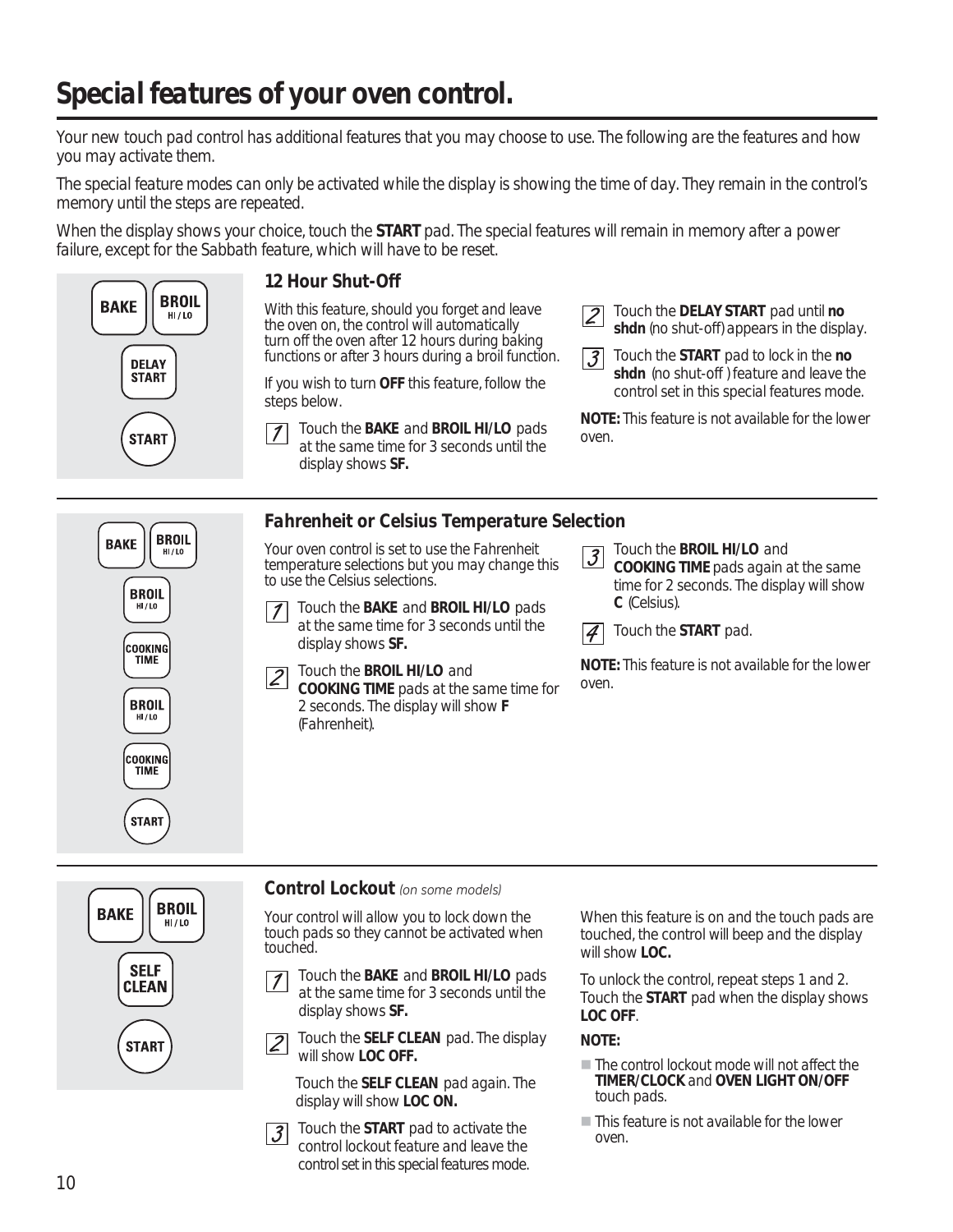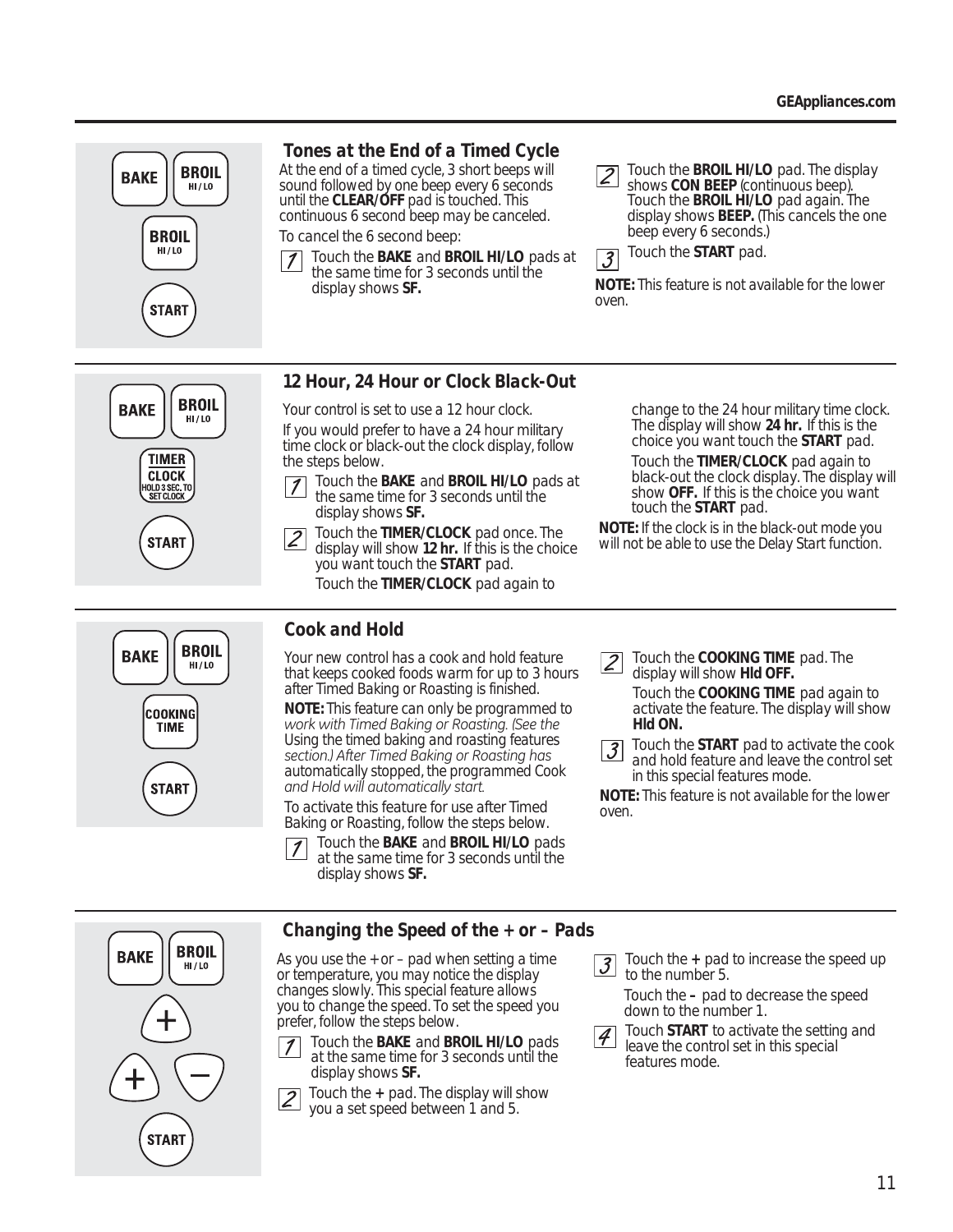# Using the Sabbath Feature. *(This feature is not available for the lower oven.)* (Designed for use on the Jewish Sabbath and Holidays.) (on some models)

The Sabbath feature can be used for baking/roasting only. It cannot be used for broiling, self-cleaning, or Delay Start cooking. *NOTE:* The oven light comes on automatically (on some models) when the door is opened and goes off when the door is closed. The bulb may be removed. See the Oven Light Replacement section. On models with a light switch on the control panel, the *oven light may be turned on and left on.*

### *How to Set Sabbath Feature for Regular Baking/Roasting*

*NOTE: To understand how the oven control works,*  practice using regular baking (non-Sabbath) before *entering Sabbath mode. Make sure the clock shows the correct time of day.*

- Touch and hold *both* the *BAKE* and *BROIL HI/ LO* pads, *at the same time*, until the display shows *SF.*
- Tap the *DELAY START* pad until *SAb bAtH*   $|2|$ appears in the display.
- Touch the  $START$  pad and  $\Rightarrow$  will appear in the  $\vert \mathcal{J} \vert$ display.
- $\boldsymbol{\mathcal{A}}$ Touch the *BAKE* pad. No signal will be given.
- *When the display shows the oven is set in Sabbath. When the display shows*  $\supset$   $\sub$  the oven is baking/ *roasting.*

**BROIL** 

 $HI / LO$ 

**BAKE** 

**DELAY START** 

**START** 

 The preset starting temperature will automatically be set to 350°. Tap the *+* or *–* pad to increase or decrease the temperature in 5° increments. The temperature can be set between 170° and 550°. No signal or temperature will be given.



Touch the *START* pad.

 After a random delay period of approximately 30 seconds to 1 minute,  $\supset \subset$  will appear in the display indicating that the oven is baking/ roasting. If  $\supset \subset$  does not appear in the display, start again at step 4.

To adjust the oven temperature, touch the *BAKE* pad and tap the *+* or *–* pad to increase or decrease the temperature in 5° increments. Touch the *START* pad.

*NOTE:* The *CLEAR/OFF* and *COOKING TIME* pads are active during the Sabbath feature.

| <b>BROIL</b><br><b>BAKE</b><br>HI / LO                                           | How to Set Sabbath Feature for Timed Baking/Roasting-<br><b>Immediate Start and Automatic Stop</b>                                                                                        |                                                                                                                                                                                                                                                                     |  |  |  |
|----------------------------------------------------------------------------------|-------------------------------------------------------------------------------------------------------------------------------------------------------------------------------------------|---------------------------------------------------------------------------------------------------------------------------------------------------------------------------------------------------------------------------------------------------------------------|--|--|--|
|                                                                                  | <b>NOTE:</b> To understand how the oven control works.<br>practice using regular (non-Sabbath) Immediate Start                                                                            | Touch the <b>BAKE</b> pad. No signal will be given.                                                                                                                                                                                                                 |  |  |  |
| <b>DELAY</b><br><b>START</b>                                                     | and Automatic Stop before entering the Sabbath<br>mode.<br>Make sure the clock shows the correct time of day.                                                                             | The preset starting temperature will automatically<br>$\overline{\mathcal{S}}$<br>be set to 350°. Tap the $\neq$ or $-$ pad to increase or<br>decrease the temperature in 5° increments. The                                                                        |  |  |  |
| <b>COOKING</b><br>TIME                                                           | Touch and hold both the BAKE and BROIL HI/<br>LO pads, at the same time, until the display<br>shows SF.                                                                                   | temperature can be set between 170° and 550°.<br>No signal or temperature will be given.<br>9<br>Touch the <b>START</b> pad.                                                                                                                                        |  |  |  |
|                                                                                  | Tap the DELAY START pad until SAb bAtH<br>$\overline{2}$<br>appears in the display.<br>Touch the $START$ pad and $\Rightarrow$ will appear in the<br>$\overline{\mathcal{J}}$<br>display. | After a random delay period of approximately 30<br> 10 <br>seconds to 1 minute, $\Rightarrow \Rightarrow$ will appear in the display<br>indicating that the oven is baking/roasting. If $\supset \subset$<br>does not appear in the display, start again at step 7. |  |  |  |
| <b>START</b>                                                                     | Touch the <b>COOKING TIME</b> pad.<br>Touch the $+$ or $-$ pad to set the desired length of<br>$\overline{5}$<br>cooking time between 1 minute and 9 hours                                | To adjust the oven temperature, touch the <b>BAKE</b> pad<br>and tap the $\neq$ or $-$ pad to increase or decrease the<br>temperature in 5° increments. Touch the <b>START</b> pad.<br>When cooking is finished, the display will change                            |  |  |  |
| When the display shows $\supset$ the oven<br>is set in Sabbath. When the display | and 59 minutes. The cooking time that you<br>entered will be displayed.<br>$\cdots$ $\cdots$                                                                                              | from $\Rightarrow$ $\Rightarrow$ to $\Rightarrow$ and 0:00 will appear, indicating that<br>the oven has turned OFF but is still set in Sabbath.                                                                                                                     |  |  |  |

Touch the *START* pad.

### *How to Exit the Sabbath Feature*



#### Touch the *CLEAR/OFF* pad.  $\mathcal I$

 If the oven is cooking, wait for a random delay  $|2|$ period of approximately 30 seconds to 1 minute, until only  $\supset$  is in the display.

- Touch and hold *both* the *BAKE* and *BROIL HI/*  $\lvert 3 \rvert$ *LO* pads, *at the same time*, until the display shows *SF.*
- Tap the *DELAY START* pad until *12 shdn* or *no*   $|4|$ *shdn* appears in the display. *12 shdn* indicates that the oven will automatically turn off after 12 hours. *no shdn* indicates that the oven will not automatically turn off.

#### Touch the *START* pad.  $\overline{5}$

Remove the cooked food.

*NOTE:* If a power outage occurred while the oven was in Sabbath mode, the oven will automatically turn off and the oven control must be reset.

*is set in Sabbath. When the display*   $shows \supset \sub{\text{the oven}}$  *is baking roasting.*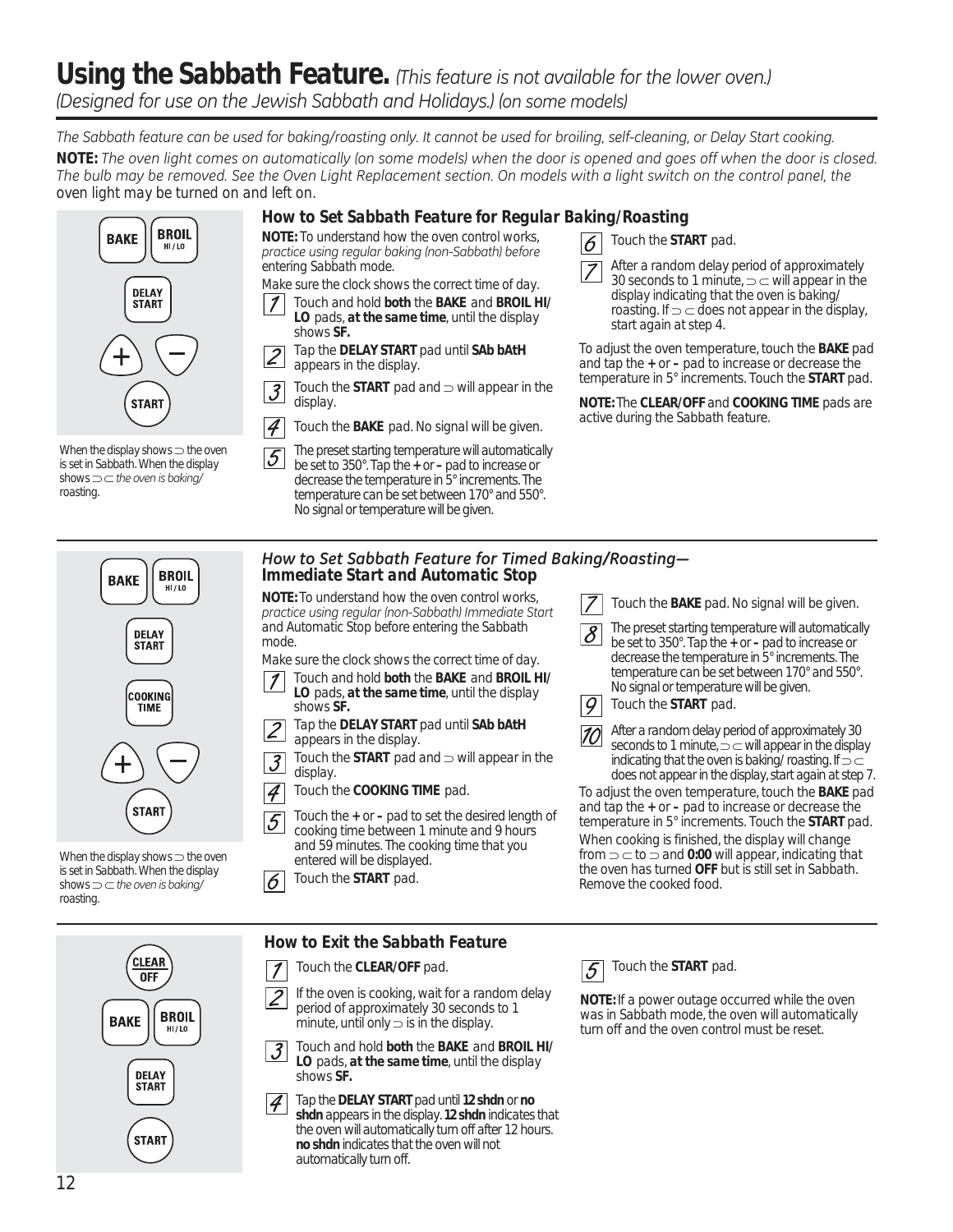# Adjust the oven thermostat-Do it yourself! **Adjust the oven thermostat-Do** it yourself!

*You may find that your new oven cooks differently than the one it replaced. Use your new oven for a few weeks to become more familiar with it. If you still think your new oven is too hot or too cold, you can adjust the thermostat yourself.* 

*Do not use thermometers, such as those found in grocery stores, to check the temperature setting of your oven. These thermometers may vary 20–40 degrees.*

*NOTE: This adjustment will not affect the broiling or the self-cleaning temperatures. The adjustment will be retained in memory after a power failure.*



### *To Adjust the Oven Thermostat (on the upper oven)*

- Touch the *BAKE* and *BROIL HI/LO* pads at the same time for 3 seconds until the display shows *SF.*
- Touch the *BAKE* pad. A two digit number  $|2|$ shows in the display.
- $|\mathcal{J}|$  The oven temperature can be adjusted up to (+) 35°F hotter or (-) 35°F cooler. Touch the *+* pad to increase the temperature in 1 degree increments. Touch the *–* pad to decrease the temperature in 1 degree increments.

 When you have made the adjustment,  $|4|$ touch the *START* pad to go back to the time of day display. Use your oven as you would normally.

To Adjust the Oven Thermostat (on the lower oven) - on some models

Pull the *OVEN* knob off the shaft, look at the back of the knob and note the current setting before making any adjustment. The knob is factory set with the top screw directly under the pointer.



 $\overline{2}$ Loosen both screws on back of the knob.



*Turn the disk counterclockwise to* 

*Turn the disk clockwise to decrease the oven temperature.*

 Hold both parts of the knob as shown in  $\overline{\mathcal{J}}$ the illustration of the back of the *OVEN* knob and turn so the lower screw moves in the desired direction.

You will hear and feel the notches as you turn the knob. Each notch changes temperature about 10° Fahrenheit.

Tighten the screws.

Return the *OVEN* knob to the oven.

*Re-check oven performance before making any additional adjustments.*

*The type of margarine will affect baking performance!*

Most recipes for baking have been developed using high fat products such as butter or margarine (80% fat). If you *decrease the fat, the recipe may not give the same results as with a higher fat product.*

*Recipe failure can result if cakes, pies, pastries, cookies or candies are made with low fat spreads. The lower the fat content of a spread product, the more noticeable these differences become.* 

Federal standards require products labeled "margarine" to contain at least 80% fat by weight. Low fat spreads, on the other hand, contain less fat and more water. The high moisture content of these spreads affect the texture and flavor of baked goods. For best results with your old favorite recipes, use margarine, butter or stick spreads containing at least 70% vegetable oil.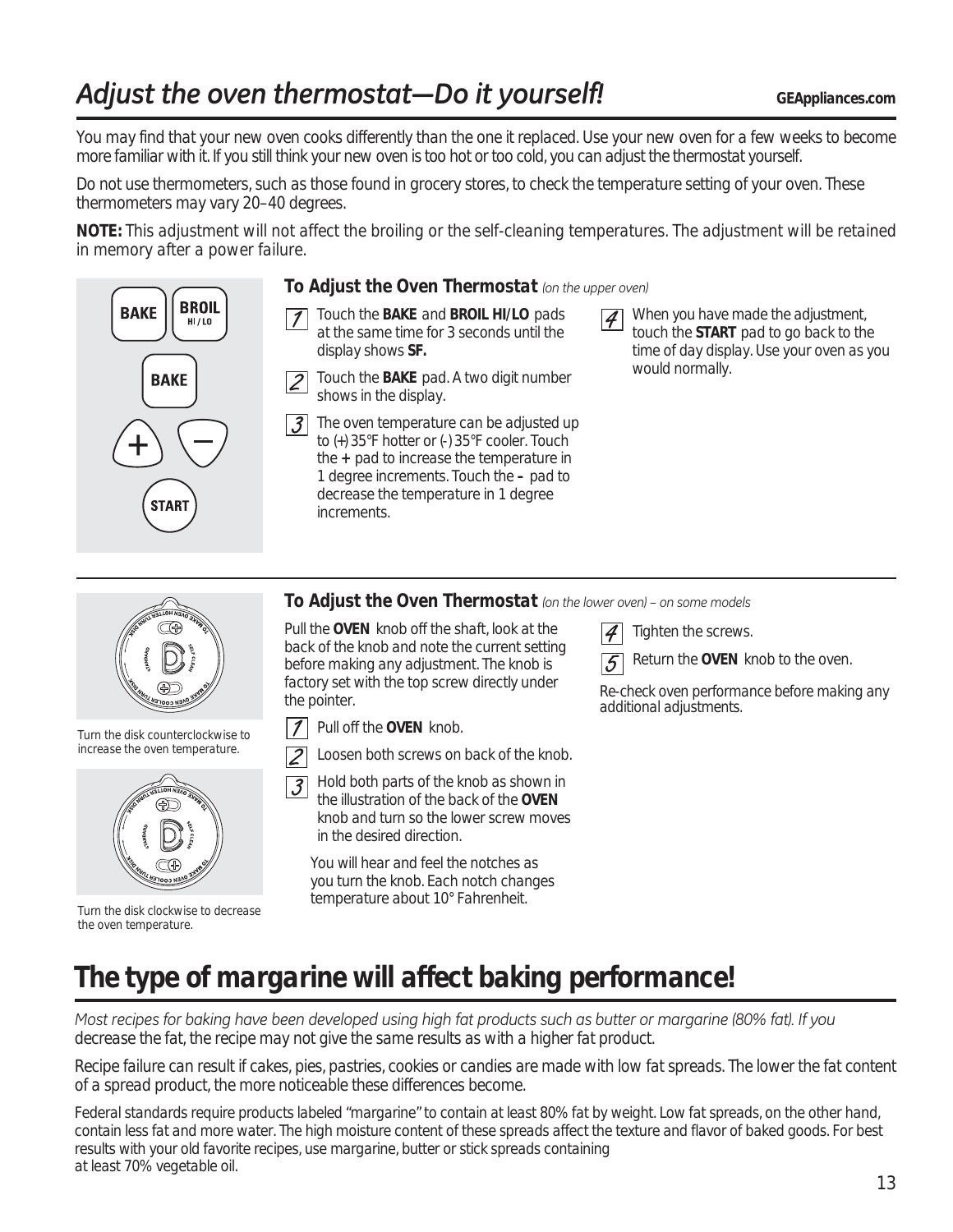*(This feature is not available for the lower oven.)* 

*The oven door must be closed and all controls must be set correctly for the cycle to work properly.*



*Wipe up heavy soil on the oven bottom. (appearance may vary)* 

### *Before a Clean Cycle*

*The oven must be cool in order to set the selfclean cycle.* 

We recommend venting your kitchen with an open window or using a ventilation fan or hood during the first self-clean cycle.

Remove broiler pan, broiler grid, all cookware and any aluminum foil from the oven.

The shiny, silver-colored oven racks (on some models) can be self-cleaned, but they will darken, lose their luster and become hard to slide.

Do not use abrasives or oven cleaners. Clean the top, sides and outside of the oven door with soap and water.

Make sure the oven lightbulb cover (on some models) is in place and the oven light is off.

*IMPORTANT:* The health of some birds is extremely sensitive to the fumes given off during the self-cleaning cycle of any oven. Move birds to another well ventilated room.

### *How to Set the Oven for Cleaning*

 Touch the *SELF CLEAN* pad.  $\mathcal I$ 

 Using the *+* or *–* pad, enter the desired clean time, if a time other than 4 hours is needed.

Clean cycle time is normally 4 hours. You can change the clean time to any time between 3 hours and 5 hours, depending on how dirty your oven is.

 Touch the *START* pad.  $\overline{3}$ 

The door locks automatically. The display will show the clean time remaining. It will not be possible to

### *How to Delay the Start of Cleaning*

- Touch the *SELF CLEAN* pad.  $\boldsymbol{\mathcal{I}}$
- 2 Using the *+* or *–* pad, enter the desired clean time.
- $\overline{\mathcal{S}}$ Touch the *DELAY START* pad.

 Using the *+* or *–* pad, enter the time of day you want the clean cycle to start.



 $|\mathcal{A}$ 

open the oven door until the temperature drops below the lock temperature and the *LOCKED* light goes off.

When the *LOCKED* light is off, open the door.

- The word *LOCK* will flash and the oven control will signal if you set the clean cycle and forget to close the oven door.
- To stop a clean cycle, touch the *CLEAR/OFF* pad. When the *LOCKED* light goes off indicating the oven has cooled below the locking temperature, open the door.

The door locks automatically. The display will show the start time. It will not be possible to open the oven door until the temperature drops below the lock temperature and the *LOCKED* light goes off.

When the *LOCKED* light is off, open the door.

### *After a Clean Cycle*

You may notice some white ash in the oven. Wipe it up with a damp cloth after the oven cools.

*If white spots remain, remove them with a soapfilled scouring pad and rinse thoroughly with a vinegar and water mixture.* 

These deposits are usually a salt residue that cannot be removed by the clean cycle.

If the oven is not clean after one clean cycle, repeat the cycle.

- You cannot set the oven for cooking until the oven is cool enough for the door to unlock.
- $\blacksquare$  If the racks become hard to slide, wipe the rack supports with cooking oil.



**SELF** 

CLEAN

**DELAY START** 

**START**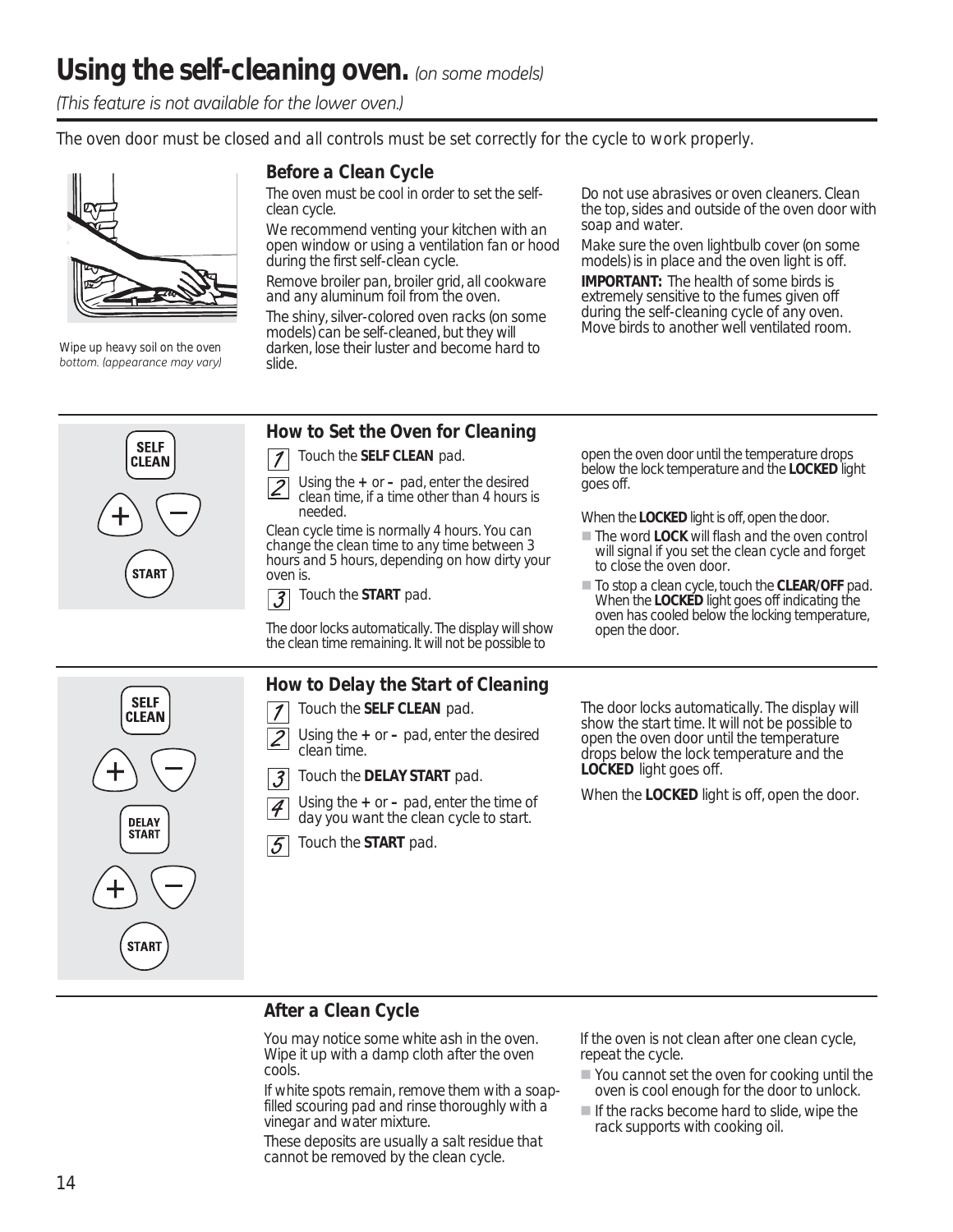#### *Be sure electrical power is off and all surfaces are cool before cleaning any part of the oven.*

### *How to Remove Protective Shipping Film and Packaging Tape*

Carefully grasp a corner of the protective shipping film with your fingers and slowly peel it from the appliance surface. Do not use any sharp items to remove the film. Remove all of the film before using the appliance for the first time.

To assure no damage is done to the finish of the product, the safest way to remove the adhesive from packaging tape on new appliances is an application of a household liquid dishwashing detergent. Apply with a soft cloth and allow to soak.

*NOTE: The adhesive must be removed from all parts. It cannot be removed if it is baked on.*



Lift the door straight up and off *the hinges.*



*The gasket is designed with a gap at the bottom to allow for proper air circulation.*

Do not rub or clean the door aasket*it has an extremely low resistance to abrasion.* 

*If you notice the gasket becoming worn, frayed or damaged in any way or if it has become displaced on the door, you should have it replaced.*

### *Lift-Off Oven Door*

The oven door is removable for easier access to the light bulb.

*Do not lift the door by the handle.* 

*To remove the door,* open it to the broil stop position. Grasp firmly on each side and lift the door straight up and off the hinges.

*Do not place hands between the hinge and the oven door frame.*

*To replace the door,* make sure the hinges are in the broil stop position. Position the slots in the bottom of the door squarely over the hinges and slowly lower it over both hinges.

#### *Door* (on the upper oven and/or self clean model)

#### *To clean the inside of the door:*

- Because the area inside the gasket is cleaned during the self-clean cycle, you do not need to clean this by hand.
- The area outside the gasket and the door liner can be cleaned with a soap-filled or plastic scouring pad, hot water and detergent. Rinse well with a vinegar and water solution.

#### *To clean the outside of the door:*

Use soap and water to thoroughly clean the top, sides and front of the oven door. Rinse well. You may also use a glass cleaner to clean the glass on the outside

of the door. Do not let water drip into the vent openings.

- **If any stain on the door vent trim is** persistent, use a soft abrasive cleaner and a sponge-scrubber for best results.
- Spillage of marinades, fruit juices, tomato sauces and basting materials containing acids may cause discoloration and should be wiped up immediately. When surface is cool, clean and rinse.
- Do not use oven cleaners, cleaning powders or harsh abrasives on the outside of the door.

*high sugar or acid content (such as tomatoes, sauerkraut, fruit juices or*  pie filling) to remain on the surface. *They may cause a dull spot even after cleaning.*

### *Do not allow food spills with a DOOF* (on the lower oven or on standard clean model)

#### *To clean the inside of the door:*

Soap and water will normally do the job. Heavy spattering or spillovers may require cleaning with a mild abrasive cleaner. Soap-filled scouring pads may also be used.

*If necessary, you may use an oven cleaner. Follow the package directions.* 

 Clean the inside of the oven window with a mild non-scratching cleaner and a damp cloth.

#### *To clean the outside of the door:*

Use soap and water to thoroughly clean the top, sides and front of the oven door. Rinse well. You may also use a glass cleaner to clean the glass on the outside of the door. Do not let water drip into the vent openings.

- **Spillage of marinades, fruit juices, tomato** sauces and basting materials containing acids may cause discoloration and should be wiped up immediately. When surface is cool, clean and rinse.
- Do not use oven cleaners, cleaning powders or harsh abrasives on the outside of the door.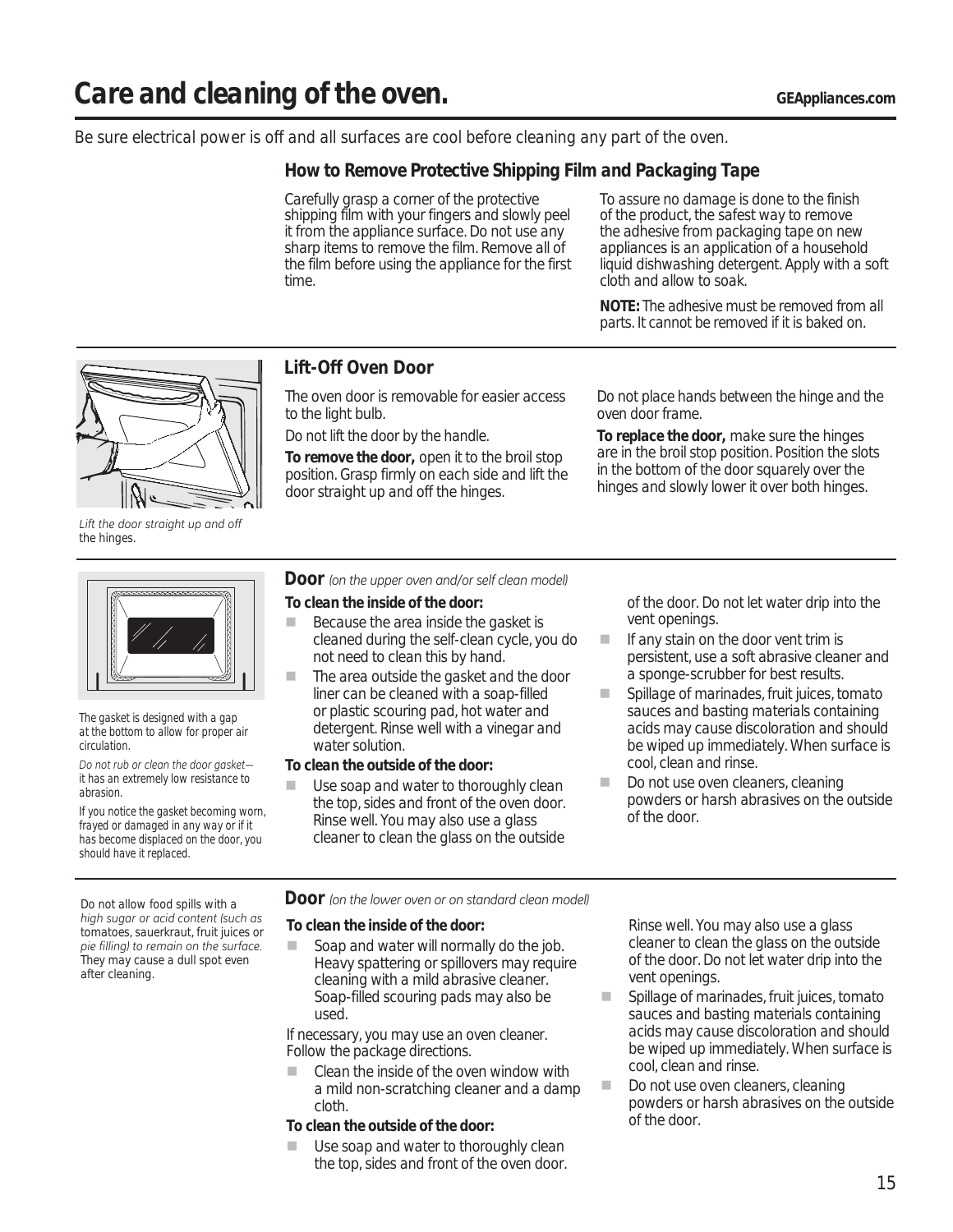*Be sure electrical power is off and all surfaces are cool before cleaning any part of the oven.*



#### *Oven Racks*

Clean the oven racks with an abrasive cleanser or steel wool. After cleaning, rinse the racks with clean water and dry with a clean cloth.

*NOTE: The shiny, silver-colored oven racks*  (on some models) may be cleaned in the self-*<i>Fohapalogies oven* However, the racks will darken in *color, lose their luster and become hard to slide if cleaned during the self-cleaning cycle.*

To make the racks slide more easily, apply a small amount of vegetable oil or cooking oil to a paper towel and wipe the edges of the oven racks with the paper towel.



### *Oven Heating Elements*

*Do not clean the bake element or the broil element. Any soil will burn off when the elements are heated.* 

To clean the oven floor, gently lift the bake element. Clean with warm soapy water.

### *Control Panel*

It's a good idea to wipe the control panel after each use. Clean with mild soap and water or vinegar and water, rinse with clean water and polish dry with a soft cloth.

Do not use abrasive cleansers, strong liquid cleansers, plastic scouring pads or oven cleansers on the control panel-they will damage the finish. A 50/50 solution of vinegar and hot water works well.



#### *Control Knob (on some models)*

*The control knobs may be removed for easier cleaning.*

Make sure the knobs are in the *OFF* positions and pull them straight off the stems for cleaning.

The knobs can be cleaned in a dishwasher or they may also be washed with soap and water. Make sure the inside of the knobs are dry before replacing.

Replace the knobs in the *OFF* position to ensure proper placement.

### *Painted Surfaces*

Clean with soap and water or a vinegar and water solution.

Do not use commercial oven cleaners, cleansing powders, steel wool or harsh abrasives on any painted surface.

### *Glass Surfaces*

To clean the outside glass finish, use a glass cleaner. Rinse and polish with a dry cloth.

Do not allow the water or cleaner to run down inside the oven door while cleaning.

**Stainless Steel Surfaces** (on some models)

#### *Do not use a steel wool pad; it will scratch the surface.*

To clean the stainless steel surface, use warm sudsy water or a stainless steel cleaner or polish. Always wipe the surface in the direction of the grain. Follow the cleaner instructions for cleaning the stainless steel surface.

To inquire about purchasing stainless steel appliance cleaner or polish, or to find the location of a dealer nearest you, please call our toll-free number:

*National Parts Center 1.800.626.2002 GEAppliances.com*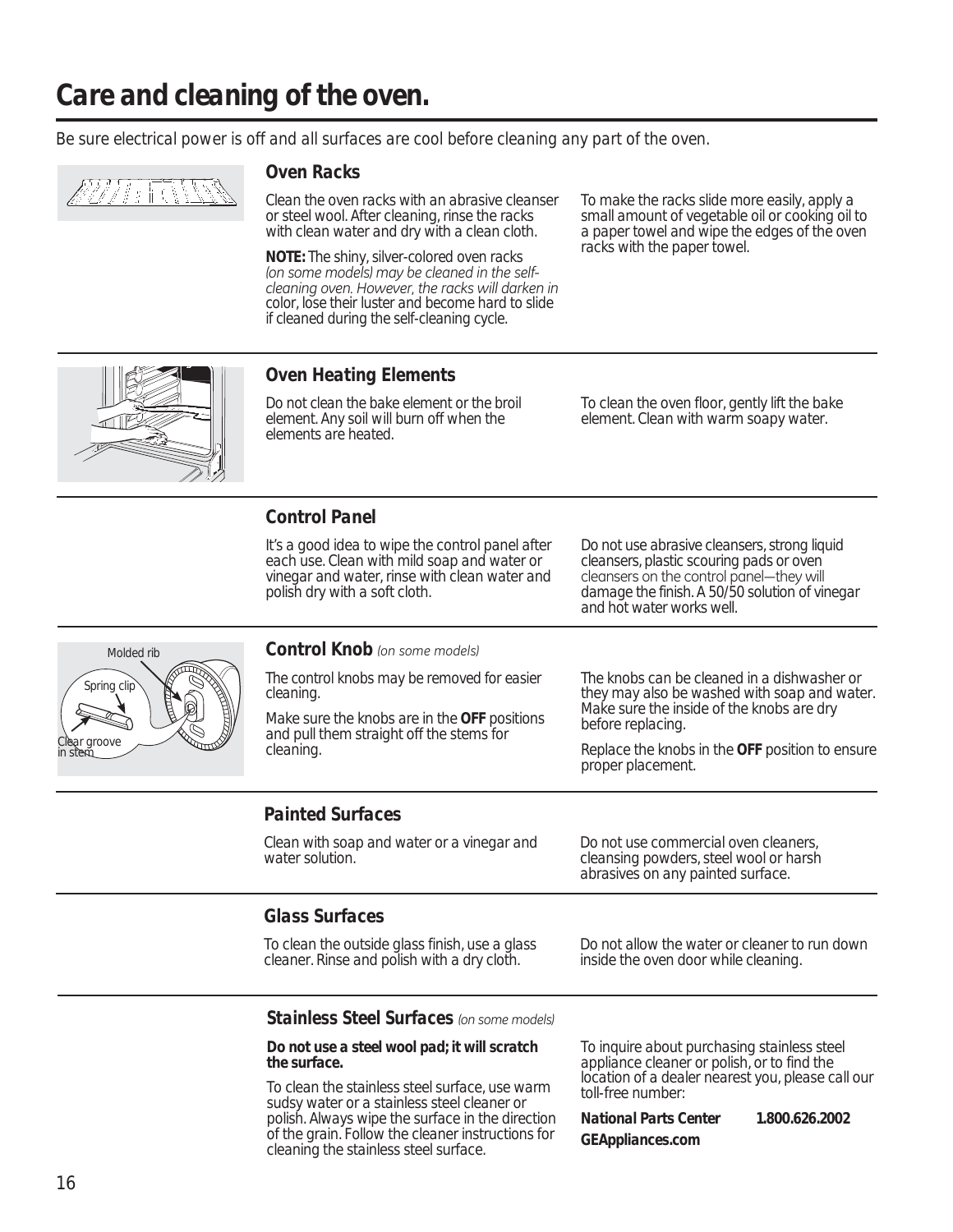*Non-Self-Clean Oven Interior* (on standard clean models or on lower oven)

With proper care, the porcelain enamel finish on the inside of the oven-top, bottom, sides, back and inside of the door-will stay newlooking for years.

Let the oven cool before cleaning. We recommend that you wear rubber gloves when cleaning the oven.

Soap and water will normally do the job. Heavy spattering or spillovers may require cleaning with a mild abrasive cleaner. Soap-filled scouring pads may also be used.

*Do not allow food spills with a high sugar or dcid content (such as tomatoes, sauerkraut, fruit juices or pie filling)* to remain on the surface. *They may cause a dull spot even after cleaning.*

Household ammonia may make the cleaning job easier. Place 1/2 cup in a shallow glass or pottery container in a cold oven overnight. The ammonia fumes will help loosen the burned-on grease and food.

If necessary, you may use an oven cleaner. Follow the package directions.

- *Do not spray oven cleaner on the electrical controls and switches because it could cause a short circuit and result in sparking or fire.*
- *Do not allow a film from the cleaner to build*  up on the temperature sensor—it could cause *the oven to heat improperly. (The sensor is located at the top of the oven.) Carefully wipe the sensor clean after each oven cleaning, being careful not to move the sensor as a change in its position could affect how the oven bakes.*
- *Do not spray any oven cleaner on the oven door, handles or any exterior surface of the oven, cabinets or painted surfaces. The cleaner can damage these surfaces.*



*Wire cover holder*

#### *Oven Light Bulb* (on some models)

*CAUTION: Before replacing your oven light bulb, disconnect the electrical power to the oven at the main fuse or circuit breaker panel.* 

Be sure to let the light cover and bulb cool completely.

#### *To remove the cover:*

 Hold a hand under the cover so it doesn't fall when released. With fingers of the same hand, firmly push back the wire cover holder. Lift off the cover.

*Do not remove any screws to remove the cover.*

 Replace bulb with a 40-watt appliance bulb.

#### *To replace the cover:*



Connect electrical power to the oven.



### *Oven Light Bulb* (on some models)

*NOTE:* The glass cover (on some models) should *be removed only when cold. Wearing latex gloves may offer a better grip.*

Before replacing the bulb, disconnect electrical power to the oven at the main fuse or circuit breaker panel. Let the bulb cool completely before removing it. For your safety, do not touch a hot bulb with a damp cloth. If you do, the bulb will break.

#### *To remove:*

Turn the glass cover counterclockwise 1/4 turn until the tabs of the glass cover clear the grooves of the socket. Remove the bulb.

### *To replace:*

Put in a new 40-watt appliance bulb. Place the tabs of the glass cover into the grooves of the socket. Turn the glass cover clockwise 1/4 turn.

#### *NOTE:*

- *A 40-watt appliance bulb is smaller than a standard 40-watt household bulb.*
- *Install and tighten the cover clockwise.*
- *Reconnect electrical power to the oven.*
- *For improved lighting inside the oven, clean the glass cover frequently using a wet cloth. This should be done when the oven is completely cool.*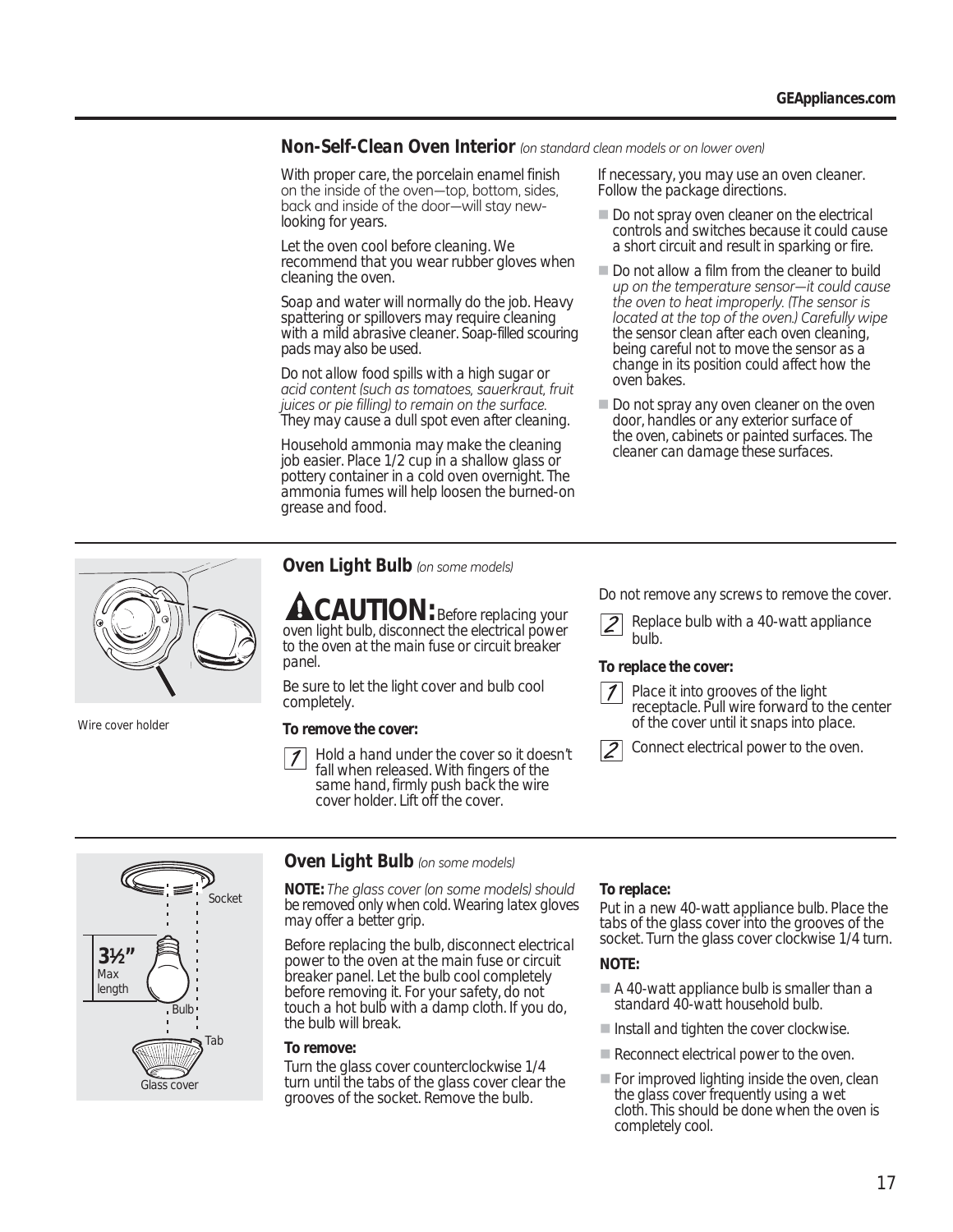# *Before you call for service…*



### *Troubleshooting Tips*

*Save time and money! Review the charts on the following pages first and you may not need to call for service.*

| w                                                                |                                                                        |                                                                                                             |
|------------------------------------------------------------------|------------------------------------------------------------------------|-------------------------------------------------------------------------------------------------------------|
| Problem                                                          | Possible Causes                                                        | What To Do                                                                                                  |
| Control signals after<br>entering cooking time<br>or delay start | You forgot to enter a<br>bake temperature or<br>cleaning time.         | • Touch the <b>BAKE</b> pad and desired temperature or the<br><b>SELF CLEAN</b> pad and desired clean time. |
| Food does not bake                                               | Oven controls improperly set.                                          | • See the Using the oven section.                                                                           |
| or roast properly                                                | Rack position is incorrect<br>or the rack is not level.                | • See the Using the oven section.                                                                           |
|                                                                  | Incorrect cookware or<br>cookware of improper<br>size being used.      | • See the Using the oven section.                                                                           |
|                                                                  | Oven thermostat<br>needs adjustment.                                   | • See the Adjust the oven thermostat-Do it yourself!<br>section.                                            |
| Food does not<br>broil properly                                  | Door not open to the<br>broil stop position as<br>recommended.         | • See the Using the oven section.                                                                           |
|                                                                  | Oven controls improperly set.                                          | • Make sure you touch the <b>BROIL HI/LO</b> pad.                                                           |
|                                                                  | Improper rack<br>position being used.                                  | · See the Broiling Guide.                                                                                   |
|                                                                  | Food being cooked<br>in a hot pan.                                     | • For best results, use a pan designed for broiling.<br>Make sure it is cool.                               |
|                                                                  | Cookware not suited<br>for broiling.                                   | • For best results, use a pan designed for broiling.                                                        |
|                                                                  | In some areas the power<br>(voltage) may be low.                       | • Preheat the broil element for 10 minutes.                                                                 |
|                                                                  |                                                                        | • Broil for the longest period of time recommended in<br>the Broiling Guide.                                |
| Clock and timer<br>do not work                                   | A fuse in your home<br>may be blown or the<br>circuit breaker tripped. | • Replace the fuse or reset the circuit breaker.                                                            |
|                                                                  | Oven controls improperly set.                                          | • See the Using the clock and timer section.                                                                |
| Oven light does                                                  | Lightbulb is loose or defective.                                       | • Tighten or replace the bulb.                                                                              |
| not work                                                         | Pad operating light is broken.                                         | • Call for service.                                                                                         |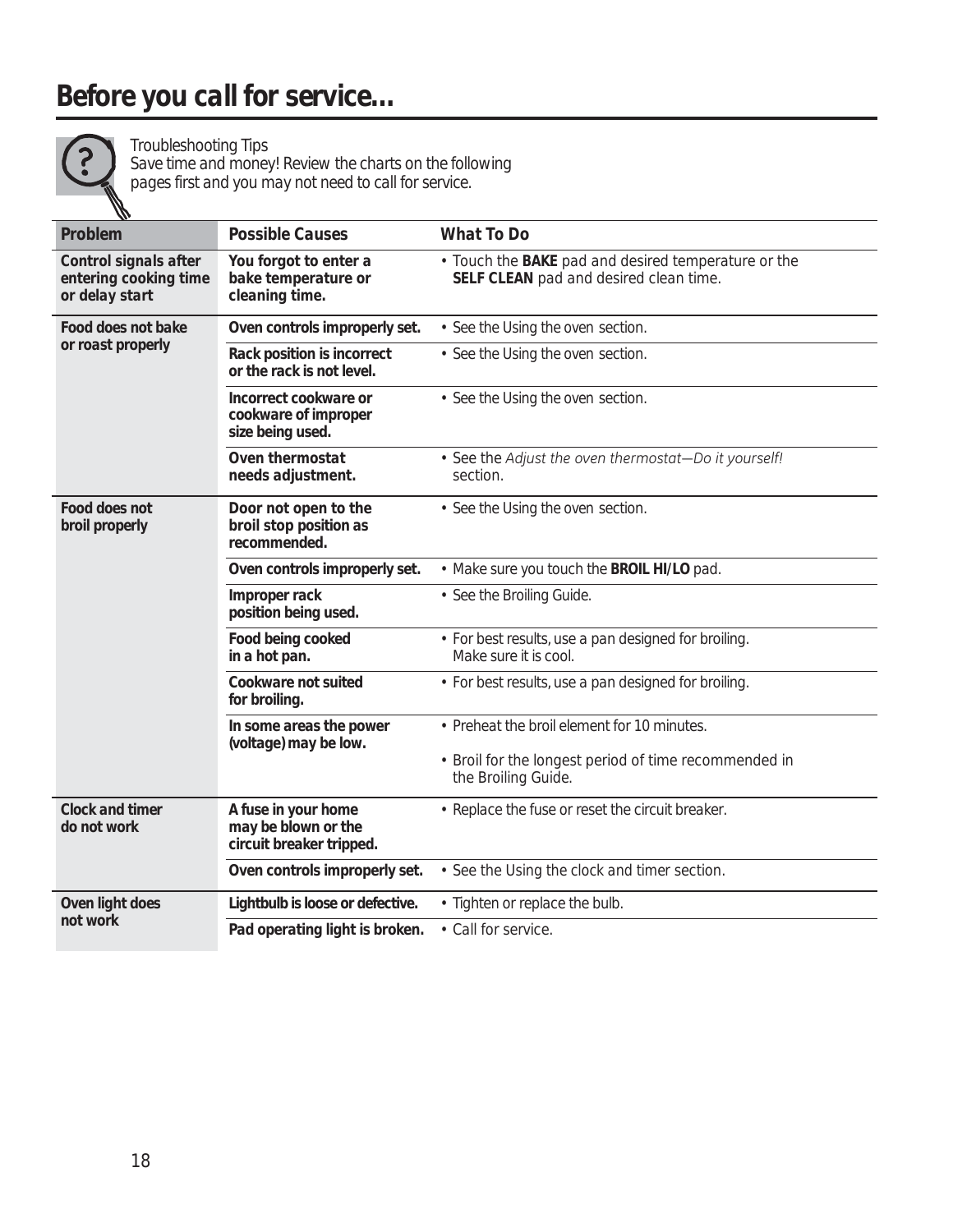| Problem                                           | Possible Causes                                                                                                                                  | What To Do                                                                                                                                                           |  |
|---------------------------------------------------|--------------------------------------------------------------------------------------------------------------------------------------------------|----------------------------------------------------------------------------------------------------------------------------------------------------------------------|--|
| Oven temperature too<br>hot or too cold           | Oven thermostat<br>needs adjustment.                                                                                                             | • See the Adjust the oven thermostat-Do it yourself!<br>section.                                                                                                     |  |
| Oven will not work                                | A fuse in your home may<br>be blown or the circuit<br>breaker tripped.                                                                           | • Replace the fuse or reset the circuit breaker.                                                                                                                     |  |
|                                                   | Oven controls improperly set.                                                                                                                    | • See the Using the oven section.                                                                                                                                    |  |
| Oven will not self-clean                          | The oven temperature<br>is too high to set a<br>self-clean operation.                                                                            | • Allow the oven to cool to room temperature and reset<br>the controls.                                                                                              |  |
|                                                   | Oven controls improperly set.                                                                                                                    | • See the Using the self-cleaning oven section.                                                                                                                      |  |
| "Crackling" or<br>"popping" sound                 | This is the sound of the<br>metal heating and cooling<br>during both the cooking<br>and cleaning functions.                                      | • This is normal.                                                                                                                                                    |  |
| Excessive smoking<br>during clean cycle           | Excessive soil.                                                                                                                                  | • Touch the CLEAR/OFF pad. Open the windows to rid<br>the room of smoke. Wait until the LOCKED light goes<br>off. Wipe up the excess soil and reset the clean cycle. |  |
| Oven door will not<br>open after a<br>clean cycle | Oven too hot.                                                                                                                                    | • Allow the oven to cool below locking temperature.                                                                                                                  |  |
| Oven not clean after a                            | Oven controls improperly set.                                                                                                                    | • See the Using the self-cleaning oven section.                                                                                                                      |  |
| clean cycle                                       | Oven was heavily soiled.                                                                                                                         | • Clean up heavy spillovers before starting the clean<br>cycle. Heavily soiled ovens may need to self-clean<br>again or for a longer period of time.                 |  |
| "LOCK DOOR" flashes<br>in the display             | The self-clean cycle<br>has been selected but<br>the door is not closed.                                                                         | • Close the oven door.                                                                                                                                               |  |
| LOCKED light is on                                | The oven door is locked<br>when you want to cook because the temperature<br>inside the oven has not<br>dropped below the<br>locking temperature. | • Touch the CLEAR/OFF pad. Allow the oven to cool.                                                                                                                   |  |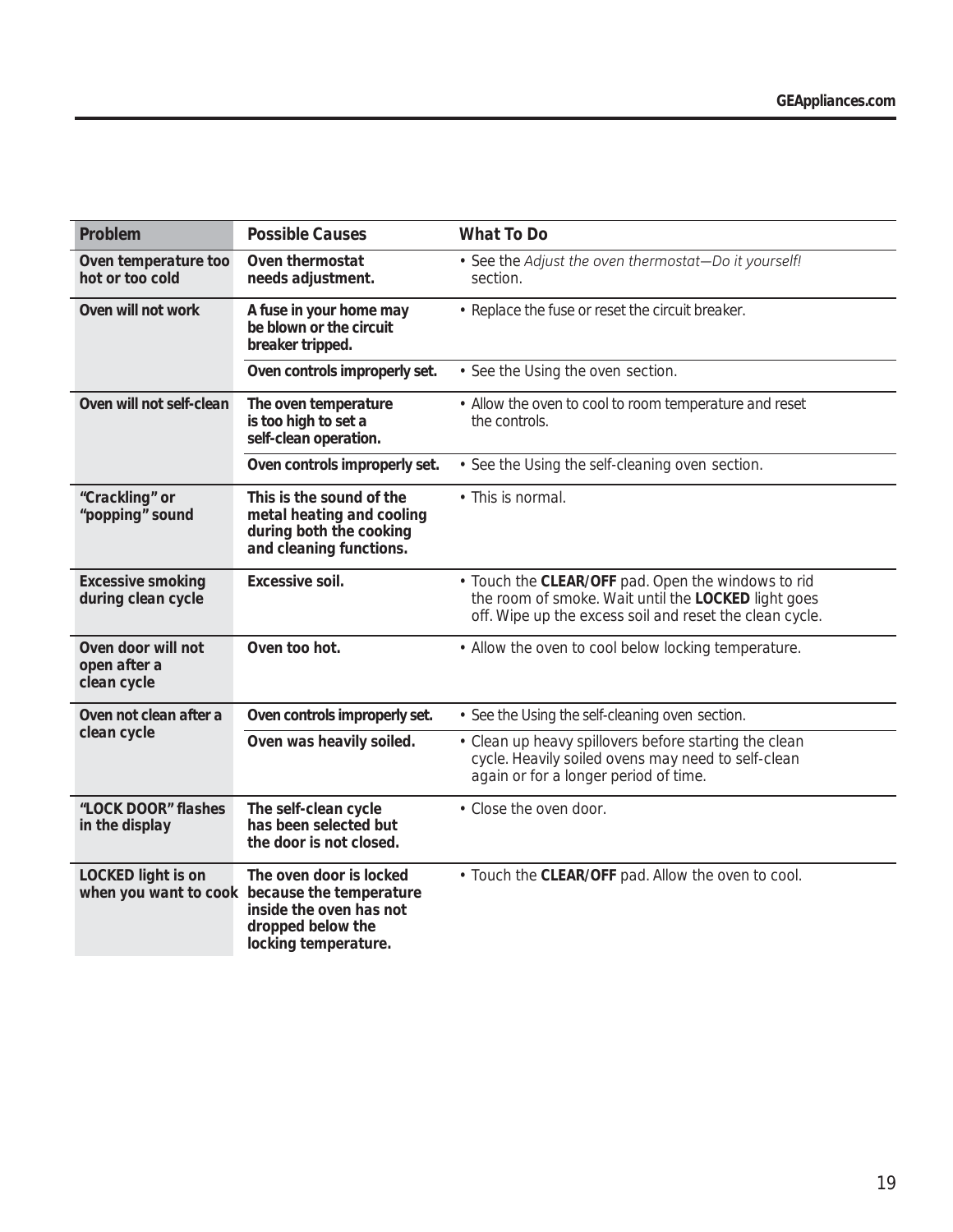

*Troubleshooting Tips* 

| Problem                                               | Possible Causes                                                                                                        | What To Do                                                                                                                                              |
|-------------------------------------------------------|------------------------------------------------------------------------------------------------------------------------|---------------------------------------------------------------------------------------------------------------------------------------------------------|
| "F- and a number<br>or letter" flash                  | You have a function<br>error code.                                                                                     | • Touch the CLEAR/OFF pad. Allow the oven to cool for<br>one hour. Put the oven back into operation.                                                    |
| in the display                                        | If the function<br>code repeats.                                                                                       | • Disconnect all power to the oven for at least 30<br>seconds and then reconnect power. If the function<br>error code repeats, call for service.        |
| Display goes blank                                    | A fuse in your home may<br>be blown or the circuit<br>breaker tripped.                                                 | • Replace the fuse or reset the circuit breaker.                                                                                                        |
|                                                       | The clock is in the<br>black-out mode.                                                                                 | • See the Special features of your oven control section.                                                                                                |
| Display flashes                                       | Power failure.                                                                                                         | • Reset the clock.                                                                                                                                      |
| Unable to get the<br>display to show "SF"             | Oven control pads were<br>not pressed properly.                                                                        | • The <b>BAKE</b> and <b>BROIL HI/LO</b> pads must be touched<br>at the same time and held for 3 seconds.                                               |
| Power outage,<br>clock flashes                        | Power outage or surge.                                                                                                 | • Reset the clock. If the oven was in use, you must reset<br>it by touching the CLEAR/OFF pad, setting the clock<br>and resetting any cooking function. |
| "Burning" or "oily"<br>odor emitting from<br>the vent | This is normal in a<br>new oven and will<br>disappear in time.                                                         | • To speed the process, set a self-clean cycle for a<br>minimum of 3 hours. See the Using the self-cleaning<br>oven section.                            |
| Strong odor                                           | An odor from the insulation<br>around the inside of the<br>oven is normal for the first<br>few times the oven is used. | • This is temporary.                                                                                                                                    |
| Fan noise                                             | A cooling fan may<br>automatically turn on.                                                                            | • This is normal. The cooling fan will turn on to cool<br>internal parts. It may run for up to 2 hours after the<br>oven is turned off.                 |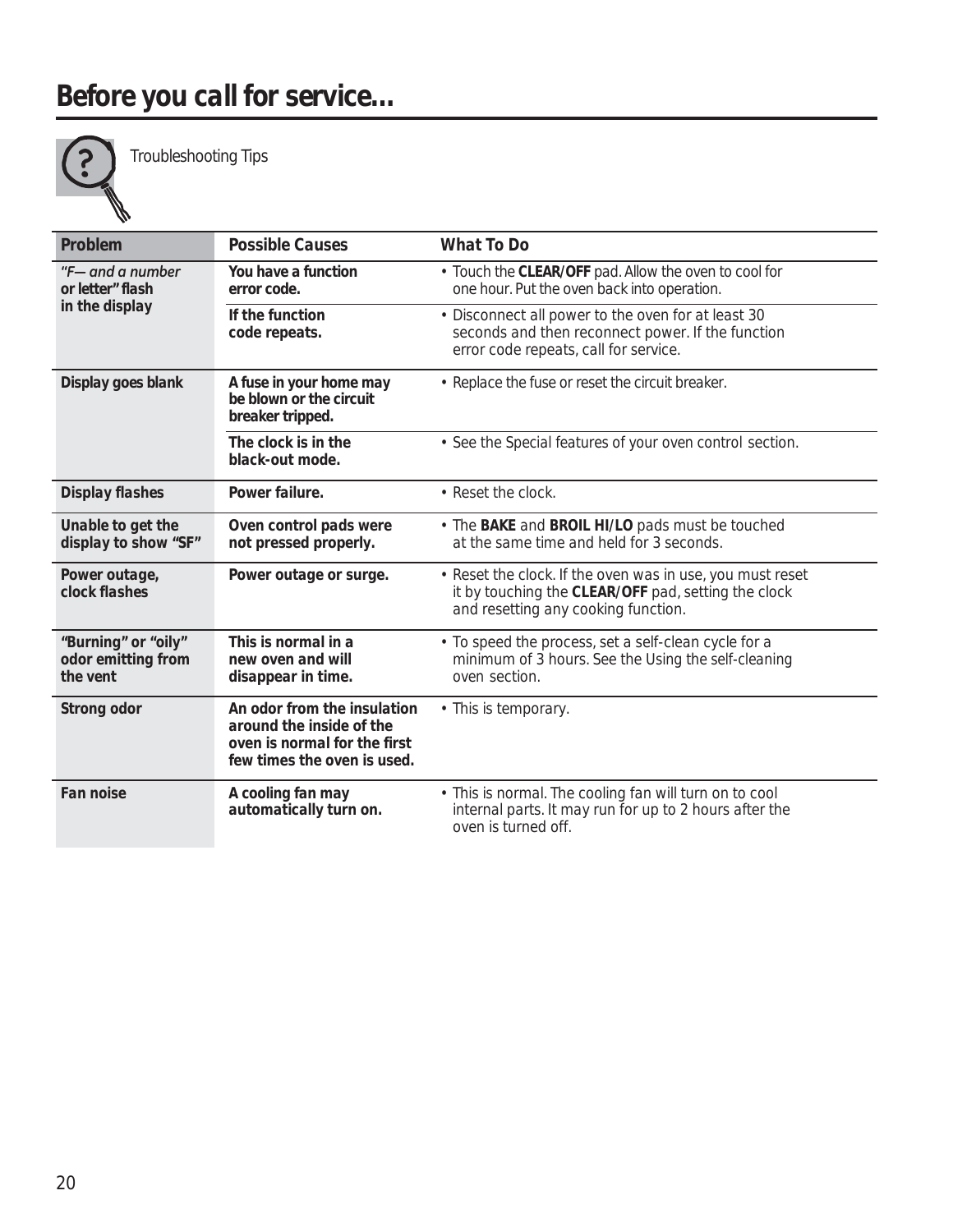# *Accessories. GEAppliances.com*



### *Looking For Something More?*

*You can find these accessories and many more at <i>GEAppliances.com* (U.S.) or *www.GEAppliances.ca* (Canada), or call 800.626.2002 (U.S.) or 800.661.1616 *(Canada)* (during normal business hours). Have your model number ready.









Grates *6THT Surface Burner Heads and Caps Surface Elements and Drip Pans* 

*Knobs*



*Oven Elements Light Bulbs* 

*or*

### *Experience these other great products to keep your kitchen looking great!*







*WX10X117GCS WX10X305 WX10X10001 PM10X311 Stainless Steel Appliance Polish Wipes*



*Get the most out of your Broiler Pan! (Not for use with Broiler Drawer models.)* Use your pan and grid cover to broil hamburgers, seafood, steaks, vegetables,

bacon, chops and so much more! The pan below catches the excess fats and oils.

- Genuine GE Part
- Easy To Clean
- One-Year Warranty



#### *Limited Time Offer! Free Shipping!*

When you order your broiler pan *within 30 days* of purchasing your GE cooking product.

|               | Small                           | Large*                           | $XL^{\ast\ast}$              |
|---------------|---------------------------------|----------------------------------|------------------------------|
| U.S. Part $#$ | <i>WB48X10055</i>               | <i>WB48X10056</i>                | <i>WB48X10057</i>            |
| Canada Part # | 222D2097G001                    | 222D2097G002                     | N/A                          |
| Dimensions    | 8-3/4" W x 1-1/4" H x 13-1/2" D | 12-3/4" W x 1-1/4" H x 16-1/2" D | 17" W x 1-1/4" H x 19-1/4" D |
| Price         | <b>US\$10.50</b> †              | US\$14.50 <sup>†</sup>           | $US$16.75^{\dagger}$         |

*3OXVDSSOLFDEOHVWDWHVDOHVWD[367+67DQG\*67*

\* The large (standard) broil pan does not fit in 20"/24" ranges.

\*\* The XL pan does not fit in 24" wall ovens, 27" drop-ins or 20"/24" ranges.

*To place your order, call 800.626.2002* (U.S.), 800.661.1616 (Canada) or mail this form to: *In the U.S.: GE Parts, P.O. Box 221027, Memphis, TN 38122-1027. In Canada: GE Parts, 1 Factory Lane, Moncton, N.B. E1C 9M3* 

|                               |                                                                                                                | <b>Broiler Pan Order Form</b> |                                                                              |
|-------------------------------|----------------------------------------------------------------------------------------------------------------|-------------------------------|------------------------------------------------------------------------------|
|                               |                                                                                                                |                               | Model Number         Serial Number           Brand          Date of Purchase |
|                               |                                                                                                                |                               |                                                                              |
| Credit Card Check Money Order | Exp. Date: Month____________________Year _______________________Signature: ___________________________________ |                               |                                                                              |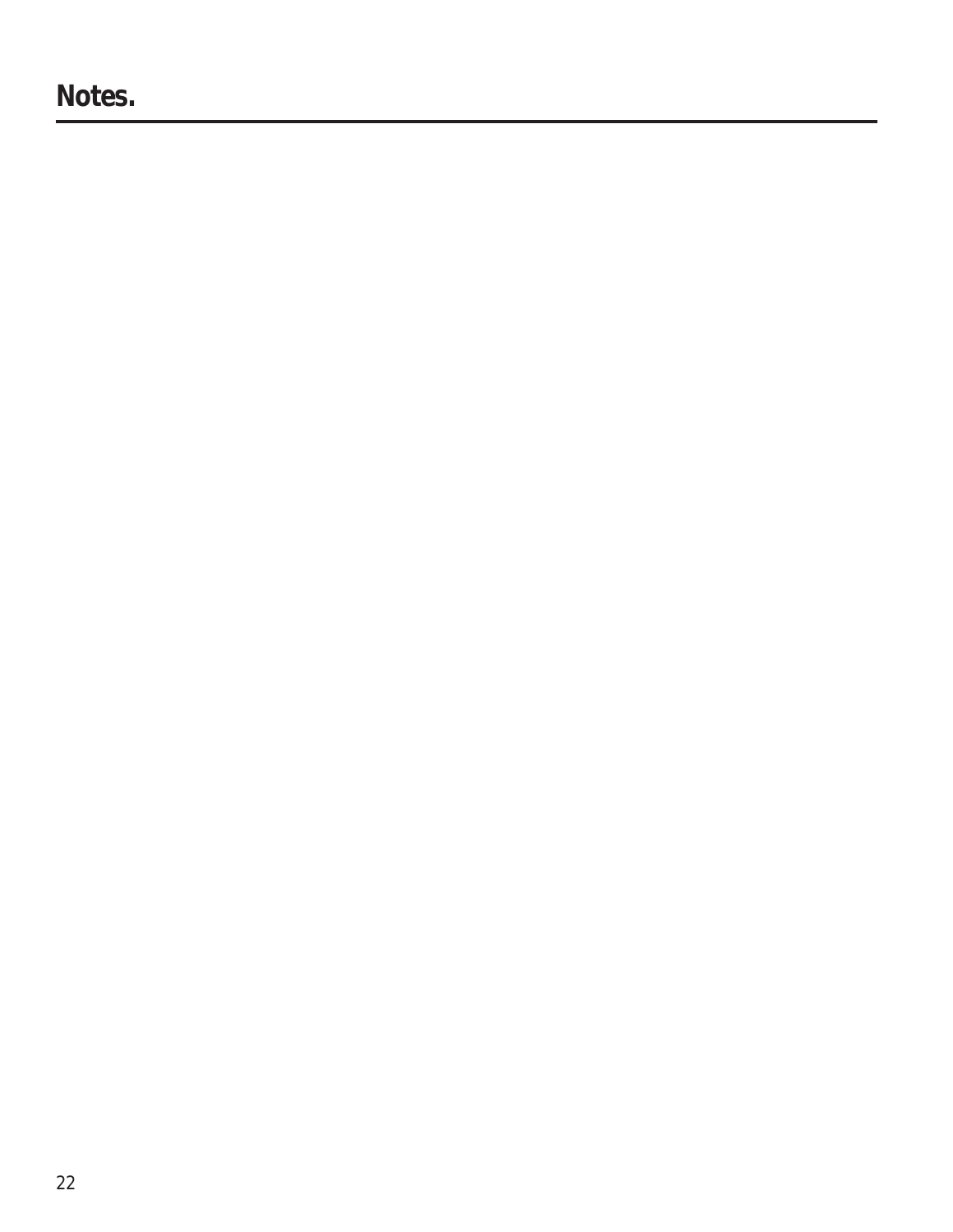# *GE Built-In Electric Oven Warranty.*



*All warranty service provided by our Factory Service Centers, or an authorized Customer Care® technician. To schedule service on-line, visit us at GEAppliances.com, or call 800.* GE.CARES (800.432.2737). Please have serial number and model *number* 

*Staple your receipt here. Proof of the original purchase date is needed to obtain service under the warranty.*

*availa ble when calling for service.*

### *For The Period Of: GE Will Replace:*

| One Year             | Any part of the oven which fails due to a defect in materials or workmanship.                          |
|----------------------|--------------------------------------------------------------------------------------------------------|
| From the date of the | During this <i>limited one-year warranty</i> , GE will also provide, <i>free of charge</i> , all labor |
| original purchase    | and in-home service to replace the defective part.                                                     |

### *What GE Will Not Cover:*

- **Service trips to your home to teach you how to use the product.**
- **Improper installation, delivery or maintenance.**
- **Failure of the product if it is abused, misused, or used for other than the intended purpose or used commercially.**
- **Replacement of house fuses or resetting of circuit breakers.**
- Damage to the product caused by accident, fire, floods or **acts of God.**
- **Incidental or consequential damage caused by possible defects with this appliance.**
- **Damage caused after delivery.**
- **Product not accessible to provide required service.**
- **Service to repair or replace light bulbs, except for LED lamps.**

EXCLUSION OF IMPLIED WARRANTIES-Your sole and exclusive remedy is product repair as provided in this Limited *Warranty. Any implied warranties, including the implied warranties of merchantability or fitness for a particular purpose, are limited to one year or the shortest period allowed by law.*

*This warranty is extended to the original purchaser and any succeeding owner for products purchased for home use within the USA. If the product is located in an area where service by a GE Authorized Servicer is not available, you may be responsible for a trip charge or you may be required to bring the product to an Authorized GE Service location for service. In Alaska, the warranty excludes the cost of shipping or service calls to your home.*

*Some states do not allow the exclusion or limitation of incidental or consequential damages. This warranty gives you specific legal rights, and you may also have other rights which vary from state to state. To know what your legal rights are, consult your local or state consumer affairs office or your state's Attorney General.*

*Warrantor: General Electric Company. Louisville, KY 40225*